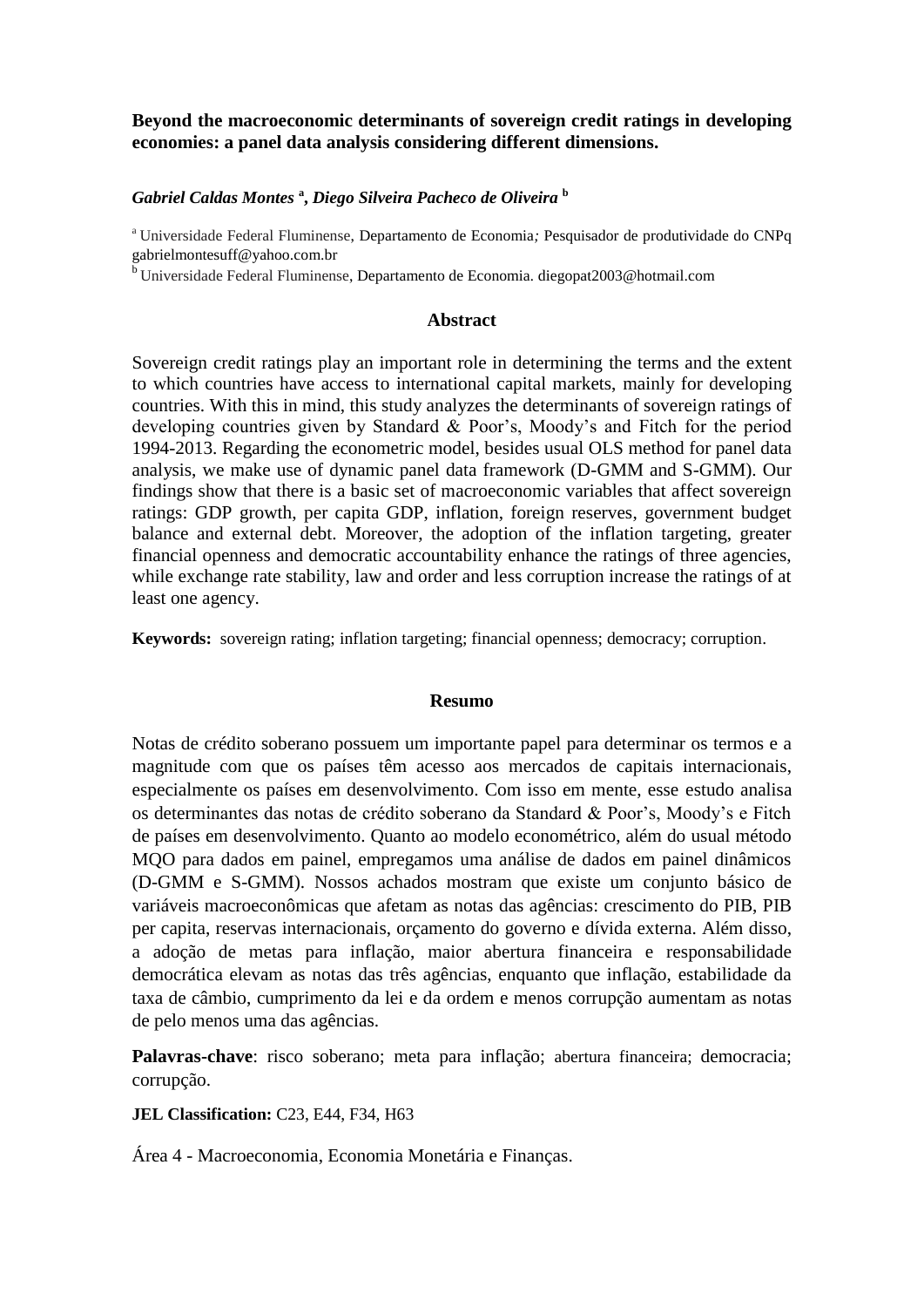## **1. Introduction**

1

Sovereign credit ratings play an important role in determining the terms and the extent to which countries have access to international capital markets. According to Reinhart (2002), while developed countries take international capital market access for granted, on the other hand, many low income countries have no access to international lending even under relatively favorable conditions. In turn, regarding developing countries, access to international capital markets is highly variable across time. It is for these developing economies that the sovereign credit ratings play their most critical role.

Sovereign ratings are a condensed assessment of a government's ability and willingness to repay its public debt on time. A rating is a forward-looking estimate of the default probability, i.e., sovereign credit ratings are supposed to serve as a summary measure of a country's likelihood of default (Cantor and Packer, 1996; Reinhart, 2002). Such measures of the probability of default are particularly relevant for international financial markets, economic agents, and governments (Bissoondoyal-Bheenick, 2005; Afonso, Gomes and Rother, 2011).

In recent years, the demand for sovereign ratings has increased mainly due to the inevitable globalization of markets. Investors and particularly managed funds are increasingly focused on international diversification. A change in sovereign ratings can be a major input in the re-weighting of international portfolios (Bissoondoyal-Bheenick, 2005). Therefore, governments and investors have the need to understand what factors rating agencies put more emphasis on when attributing a rating score.

The main private credit risk rating agencies are Moody's Investors Service, Standard & Poor's (S&P), and Fitch ratings. These agencies use a combination of several quantitative and qualitative variables (economic, social, and political) in order to assign a credit rating to a debtor. Because they do not announce their methodologies explicitly, an important issue is to identify the factors behind their assignment of sovereign credit ratings. Although there are studies on the determinants of sovereign ratings (Cantor and Packer, 1996; Afonso, 2003; Altenkirch, 2005; Hill, Brooks and Faff, 2010; Afonso, Gomes and Rother 2011), the literature that addresses solely the category of developing countries is still scarce (Archer, Biglaiser and DeRouen, 2007; Biglaiser and Staats, 2012; Erdem and Varli, 2014).

This study investigates the determinants of sovereign risk ratings in developing countries. Some of the economic relationships studied in this paper have already been investigated in the literature. Therefore, in addition to the economic aspects<sup>1</sup> traditionally addressed in studies of this nature, the present study contributes to the literature by adding other important economic aspects which have not yet been analyzed and which have guided economic policy decisions in many countries from the 1990s. Among the new aspects analyzed in this study is the effect caused by the adoption of inflation targeting. The adoption of this economic policy framework by a number of countries (developed and developing) from the 1990s redefined the way to conduct monetary and fiscal policies. Moreover, it attributed greater importance to the commitment made by the governments in relation to their goals and therefore to the issues related to credibility, reputation and transparency. In this sense, the adoption of inflation targeting may have contributed to improving sovereign risk ratings, since the countries that have adopted this strategy had to increase the level of accountability and commitment to the established (fiscal and monetary) objectives. Also with regard to

<sup>&</sup>lt;sup>1</sup> These economic aspects are: GDP per capita, GDP growth, inflation, unemployment, budget balance/GDP, reserves/GDP and foreign debt service/exports.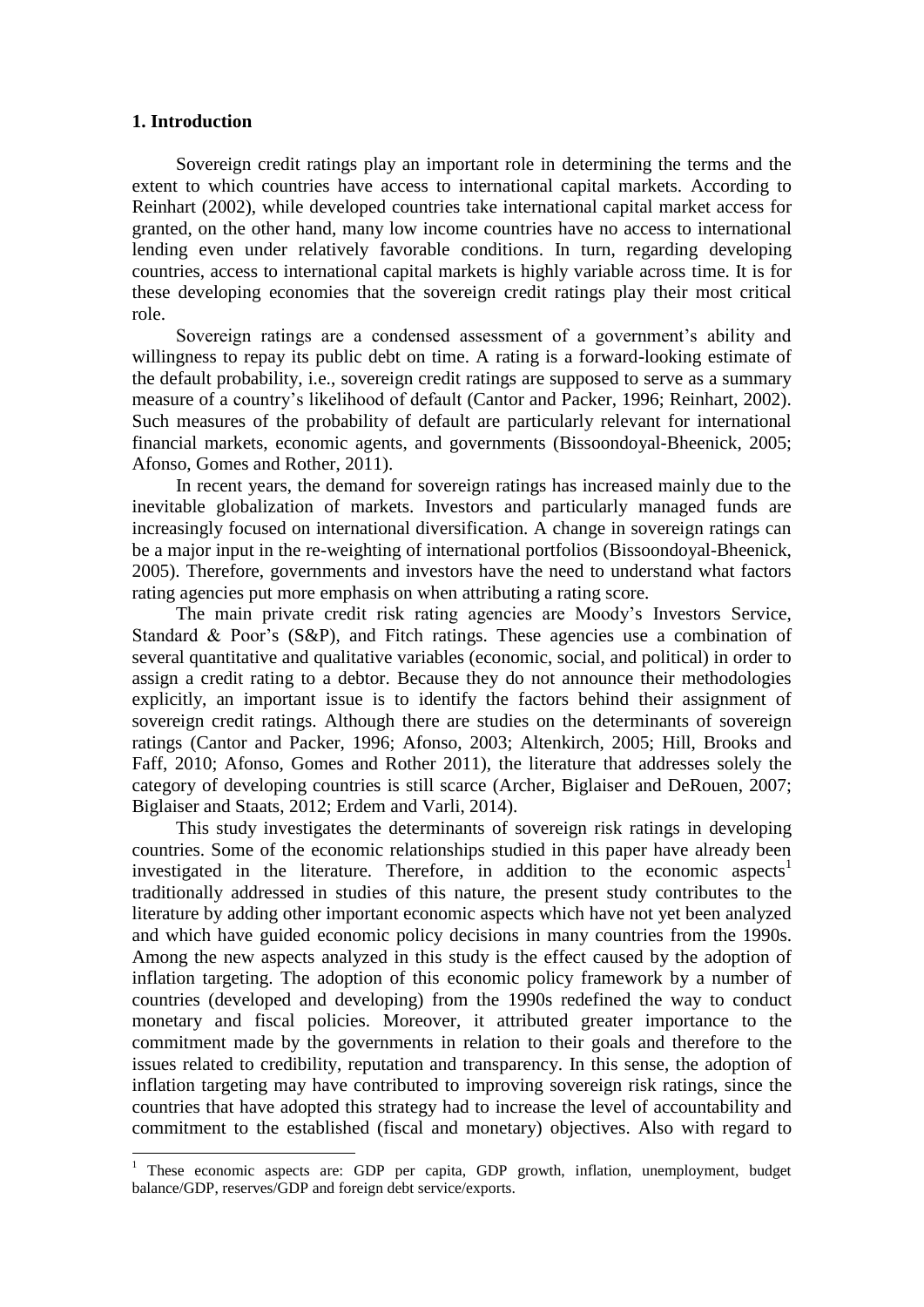economic aspects, due to the fact that developing countries are strongly influenced by disorders that affect the international liquidity, the behavior of exchange rates and the mood of financial markets, we added the effects of financial openness, exchange rate stability and the subprime crisis. In this sense, we contribute to the literature by providing new findings about the economic determinants of sovereign risk ratings.

In turn, since we are looking at developing countries, institutional and governance aspects must also be considered. These aspects are likely to affect the sovereign risk ratings because they act on the institutional design of governments and on the way that governments operate. In this sense, the study also contributes to the literature since it analyzes the effects of corruption, law enforcement and the degree of democratic accountability on such ratings. The idea is that countries will receive better sovereign ratings once they present lower levels of corruption, stronger legal courts and higher law enforcement, as well as higher levels of democratic accountability. Hence, due to the fact that the present study also considers such aspects, the findings regarding the effects of these variables on sovereign credit ratings represent novelties to the literature.

Unlike other studies, which mostly use one or two ratings in the analysis (usually Moody's and/or Standard & Poor's ratings), in this study, we use the three main ratings (Moody's, Standard & Poor's, and Fitch's). We have compiled a panel data set on sovereign risk ratings, economic data, and governance and institutional variables for 41 developing countries<sup>2</sup> from 1994 to 2013. A feature of the sample is that approximately 60% of the countries in the analysis, at some point of time, ceased to pay its debts, i.e., have default history. Hence, default history is a characteristic of the sample.

### **2. Literature review**

 $\overline{a}$ 

The literature regarding the study of sovereign credit rating is vast in different directions. Some works analyze the influence of changes in sovereign ratings on the domestic financial sector and on the inflows of international capital. This is the case of Kim and Wu (2008), which restricted their investigation to developing countries during 1995-2005. They found evidence that long-term foreign currency sovereign credit ratings are important for encouraging financial intermediary development and for attracting capital flows. Other studies aim to measure the accuracy of the rating agencies. For instance, Gaillard (2013) analyzed the accuracy of the three main agencies from January 2001 to January 2013. His findings suggested that ratings issued by Fitch, Moody's and S&P became less accurate after the default of Greece in 2012, however, regarding regulatory purposes, credit ratings can be more suitable than market-based indicators. On the other hand, Schumacher (2014) shed some light to the self-fulfilling aspect of sovereign ratings. The results provide evidence for a significant two-way interaction between the macroeconomic environment and changes in sovereigns' ratings. Thus, rating changes are able to exacerbate a country's boom–bust cycle.

There are also studies that tried to identify the factors behind the assessment of sovereign ratings. This literature shows that there is a basic set of macroeconomic variables which affect sovereign credit ratings. These variables are: per capita income, inflation, GDP growth, external debt, fiscal balance and sovereign default history. The work of Cantor and Packer (1996) investigates the main determinants of sovereign credit ratings given by S&P and Moody's. Their findings indicate that per capita income, GDP growth and, economic development positively affect sovereign credit

<sup>&</sup>lt;sup>2</sup> The classification of countries as developing countries follows the classification of the International Monetary Fund (World Economic Outlook – WEO).

See, http://www.imf.org/external/pubs/ft/weo/2015/01/weodata/groups.htm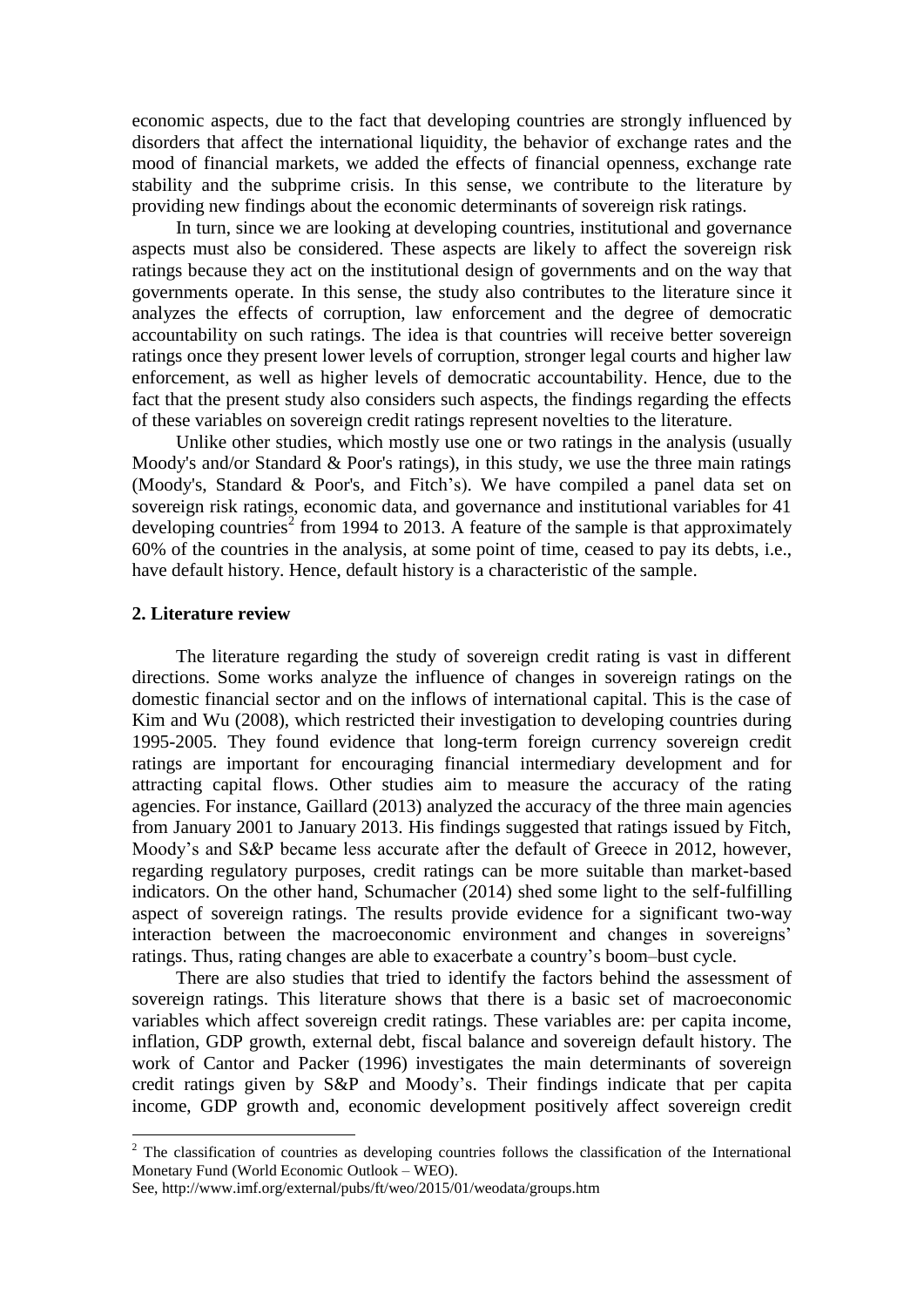ratings while inflation, external debt and default history have a negative influence on ratings. Using the rating classifications of S&P and Moody's, Afonso (2003) expanded the analysis for a universe of 81 developed and developing countries in June 2001. He finds significant results for the same group of independent variables as Cantor and Packer (1996) for both agencies, however, external debt as a percentage of exports is relevant only for developing countries.

Altenkirch (2005) widened the analysis of the determinants of sovereign ratings by pointing out that a bias in the previous results of the literature might had occurred regarding the adoption of OLS and POLS techniques. In this sense, he combines a general-to-specific model selection with dynamic panel data estimation in order to resolve this issue. The analysis refers to the determinants of sovereign credit ratings given by Moody's to 26 countries. Using a wide range of variables, a model is specified with the following regressors: inflation, the ratio of the current account balance to GDP, the ratio of foreign reserves to GDP, the ratio of domestic savings to GDP, political rights, regional warfare, growth in exports, and the ratio of total debt to GDP. As opposed to the previous studies, inflation had mixed results regarding its significance, and only political rights and the export growth rate showed significant results in all dynamic panel data estimations.

Bissoondoyal-Bheenick (2005) analyzes the determinants of sovereign ratings provided by the two main agencies (Standard and Poor's and Moody's). The analysis also provides a forecast of the ratings to be assigned to the countries based on the model used as well as providing ratings to be assigned to a set of weaker economies which are not actually rated by the rating agencies. The sovereign ratings was discriminated in three different groups, one with the full sample of 95 countries, other with only 25 high rated countries and one last with only 70 low rated countries. The ordered response model estimation was adopted for the period from December 1995 to December 1999. The set of independent variables for the full sample was: per capita income, inflation, fiscal balance, debt-to-GDP ratio, real exchange rate, foreign reserves and the net of exports as percentage of GDP. Furthermore, unemployment and unit labor cost were included in the estimation for the high rated countries, whilst in the case for the low rated countries, the net export/GDP was replaced by current account balance and the external debt was included. Per capita income and inflation rate showed the most significant results for both group of countries. Specifically for the low rated group, current account balance and the level of foreign reserves played an important role to determine the level of sovereign ratings as well. The main finding of the paper is that current economic and financial indicators alone do not determine ratings. In addition, the relevance of economic variables is not the same across the different rating categories. Economic variables do not carry the same importance for the sample of high rated countries with a long financial stability history as compared to the low rated sample of countries that are still undergoing structural changes.

In addition to S&P and Moody's, some works also include Fitch's rating in the analysis regarding the determinants of sovereign credit ratings. Hill, Brooks and Faff (2010) verify the determinants of sovereign ratings of these three main rating agencies by covering a large sample of countries (129 countries) over the period from April 1990 to March 2006. Additionally to the independent variables taken in consideration in Cantor and Packer (1996), the study of Hill, Brooks and Faff (2010) also includes the square of GDP growth, the Institutional Investor country risk, derived from the opinions of financial experts, and the market premium risk. The results showed that six variables are common determinants of all three agencies sovereign ratings: per capita income, GDP growth and its square, default history, the Institutional Investor rating and the risk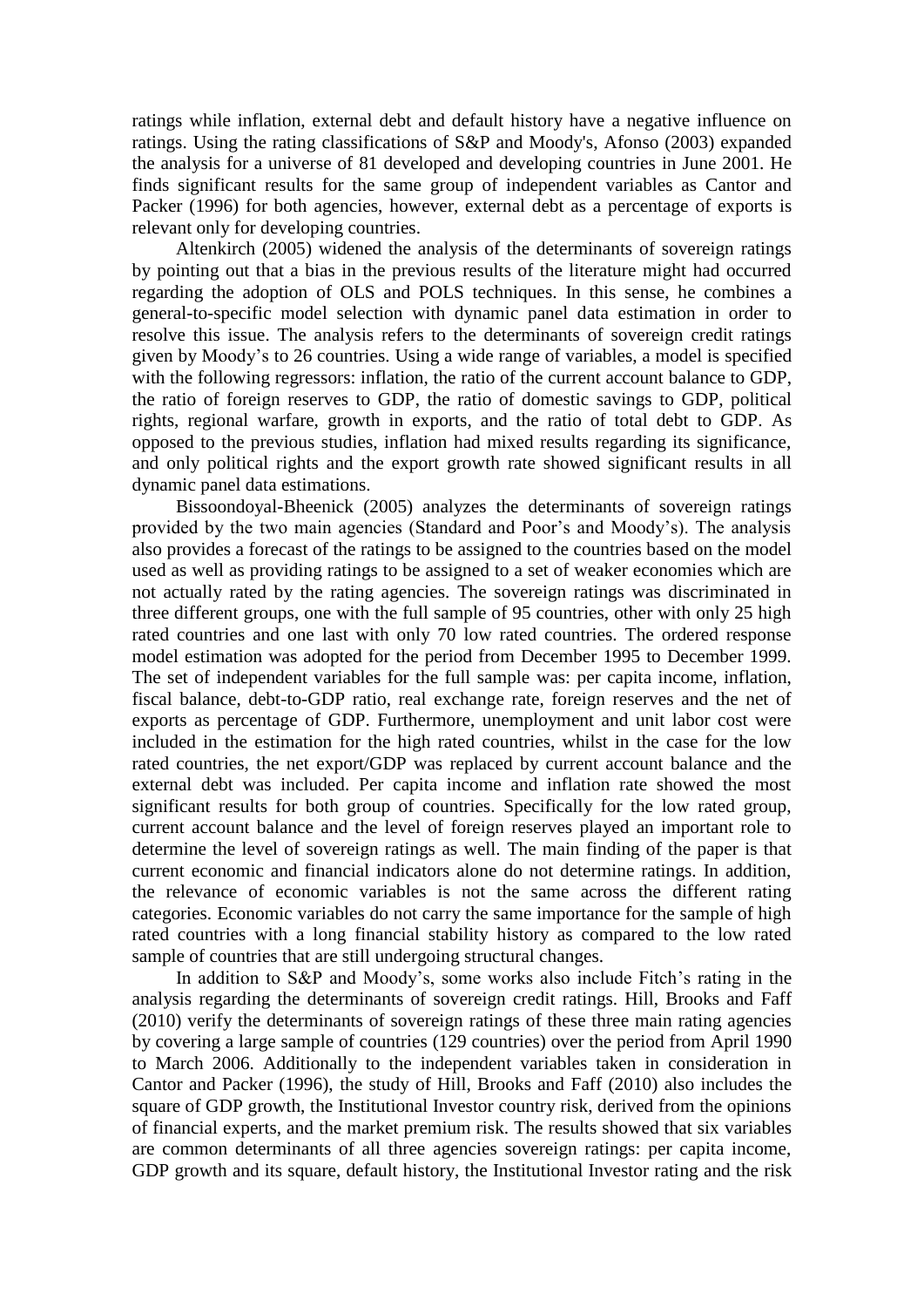premium. Inflation rate, current account balance, external debt and fiscal balance were significant for only two or fewer agencies.

Afonso, Gomes and Rother (2011) also included the three main risk ratings agencies – 66 countries for Moody's, 65 for S&P and 58 for Fitch – in order to identify the determinants of sovereign credit ratings for the period 1995 – 2005. By applying a panel data framework with linear and ordered response models, it is adopted a specification which admitted to distinguish between short- and long-run effects of the explanatory variables. A wide range of potential determinants were used in the estimations embracing macroeconomic, fiscal and external conditions as well as the history of default of the country, whether it joins the European Union and lastly its geographical location. The results pointed out that per capita income, GDP growth, government debt, and the fiscal balance have a short-run effect on sovereign default ratings, whilst government effectiveness, external debt, foreign reserves and the default history are important long-run determinants.

Regarding the literature on the determinants of sovereign credit ratings of developing countries, some works can be underlined. This is the case of Archer, Biglaiser and DeRouen (2007), which extended the discussion by adding a political aspect, i.e., the influence of the so-called "democratic advantage". The sample comprises the three main sovereign credit ratings (S&P, Moody's and Fitch) of 50 developing countries, and the period runs from 1987 to 2003. The study applied a panel data set, with three groups of explanatory variables: (1) regime type and political institutions; (2) macroeconomic conditions; and (3) the default history, natural resource stocks and commitment to trade. The findings indicated that political variables have little impact on sovereign credit default ratings. By the way, merely the length of tenure of the executive's party showed to affect sovereign ratings given by Moody's. On the other hand, economic factors such as GDP growth, inflation, commitment to trade and the default history disclosed to be significant variables to impact sovereign ratings of developing countries.

Biglaiser and Staats (2012) extended the work of Biglaiser and DeRouen (2007) by including institutional and political variables not considered before, such as society's obedience to the rule of law, the presence of a reliable judicial system and the protection of rights. The estimations cover 36 developing countries for the period 1996 – 2006. Beyond the political conditions, Biglaiser e Staats (2012) also control for macroeconomic variables including per capita income, GDP growth, external debt, inflation and current account balance. Their findings indicate that rule of law, strong and independent courts, and protection of property rights have significant positive effects on ratings of developing countries. Finally, Erdem and Varli (2014) tried to determine the factors behind the assessment of sovereign ratings given by S&P of eight developing countries from 2002 to 2011. In addition to the macroeconomic variables selected by Biglaiser e Staats (2012), it was also included in the estimations the fiscal balance, governance indicators, foreign reserves as percentage of GDP, unemployment and exchange rate. The results indicate that the more relevant variables related with credit ratings of developing countries are: budget balance, per capita income, governance indicators and foreign reserves/GDP.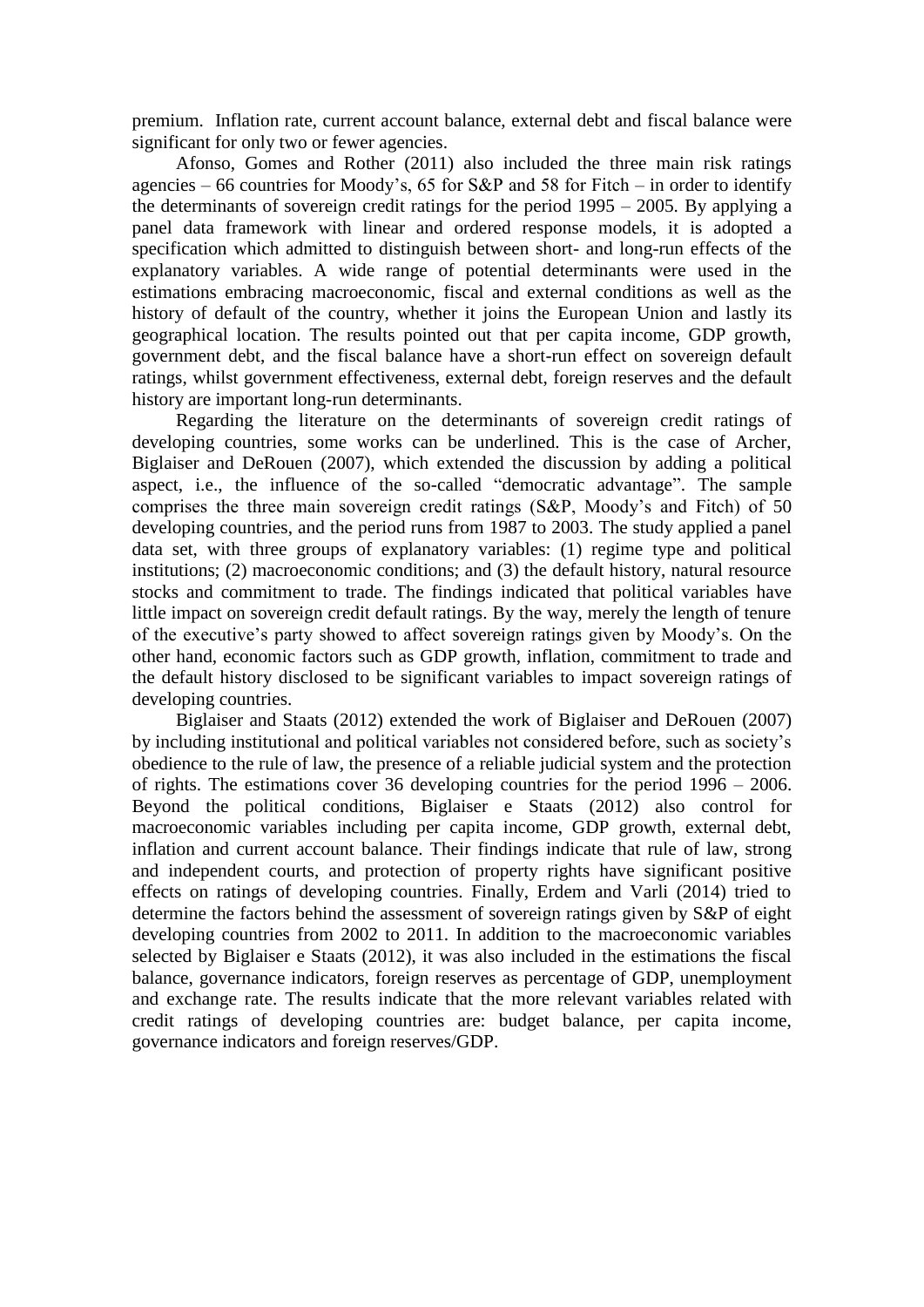# **3. Data and Methodology**

# **3.1 Data description**

In this study, we consider sovereign credit ratings produced by Standard and Poor's (S&P's) and Moody's on a total of 41 developing countries (where 13 countries are inflation targeters) for the period 1994 to 2013 (see Table A.1 in the Appendix A for country list). Moreover, we also consider sovereign credit ratings produced by Fitch on a total of 37 developing countries (where 13 countries are inflation targeters) for the period 1994 to  $2011<sup>3</sup>$  We use yearly data. The choice of this sample period is due to data availability.

In general, the ratings given by S&P, Moody's and Fitch are variations of the scale A, B or C. Conventionally, the AAA is the top rating given by all agencies. The lower the rating indicates the higher probability of default. Governments rated above "BBB" are considered to have "investment grades", while those rated below "BBB" are considered to have "speculative grades". Although the agencies use different symbols, almost every Moody's and Fitch's symbol has its counterpart in the Standard and Poor's rating scale. This correspondence allows a comparison of the sovereign ratings assigned by the three agencies. Table 1 below shows the scales of ratings made by the agencies, where we have an increasing numerical scale of risk going from 1 (highest rating) to 23 (lowest rating). The rating assigned for a country in a specific year is the one that was observed in the end of that year.

## **Table 1**

| <b>Numerical Scale</b> | Grade classification | Rating agencies |                |            |  |  |  |  |
|------------------------|----------------------|-----------------|----------------|------------|--|--|--|--|
|                        |                      | S&P             | Moody's        | Fitch      |  |  |  |  |
| $\mathbf{1}$           |                      | AAA             | Aaa            | AAA        |  |  |  |  |
| $\overline{2}$         |                      | $AA+$           | Aa1            | $AA+$      |  |  |  |  |
| 3                      |                      | AA              | Aa2            | AA         |  |  |  |  |
| 4                      |                      | AA-             | Aa3            | AA-        |  |  |  |  |
| 5                      | Investment grade     | $A+$            | A1             | $A+$       |  |  |  |  |
| 6                      |                      | A               | A <sub>2</sub> | A          |  |  |  |  |
| 7                      |                      | $A -$           | A <sub>3</sub> | $A -$      |  |  |  |  |
| 8                      |                      | BBB+            | Baa1           | BBB+       |  |  |  |  |
| 9                      |                      | <b>BBB</b>      | Baa2           | <b>BBB</b> |  |  |  |  |
| 10                     |                      | BBB-            | Baa3           | BBB-       |  |  |  |  |
| 11                     |                      | $BB+$           | Ba1            | $BB+$      |  |  |  |  |
| 12                     |                      | <b>BB</b>       | Ba2            | BB         |  |  |  |  |
| 13                     |                      | BB-             | Ba3            | BB-        |  |  |  |  |
| 14                     |                      | B+              | <b>B1</b>      | B+         |  |  |  |  |
| 15                     |                      | B               | <b>B2</b>      | B          |  |  |  |  |
| 16                     |                      | $B -$           | B <sub>3</sub> | <b>B-</b>  |  |  |  |  |
| 17                     | Speculative grade    | $CCC+$          | Caa1           | CCC+       |  |  |  |  |
| 18                     |                      | CCC             | Caa2           | CCC        |  |  |  |  |
| 19                     |                      | CCC-            | Caa3           | CCC-       |  |  |  |  |
| 20                     |                      | <b>CC</b>       | Ca             | CC         |  |  |  |  |
| 21                     |                      | C               | C              | C          |  |  |  |  |
| 22                     |                      | SD              |                | <b>RD</b>  |  |  |  |  |
| 23                     |                      |                 |                | D          |  |  |  |  |

S&P's, Moody's and Fitch's sovereign credit ratings systems, grade classification and numerical scale.

*Elaborated by the authors*

1

 $3$  The set of countries used in this analysis is the same as shown in Table A.1, however, Jordan, Pakistan, Paraguay and, Trinidad and Tobago are not included due to data availability.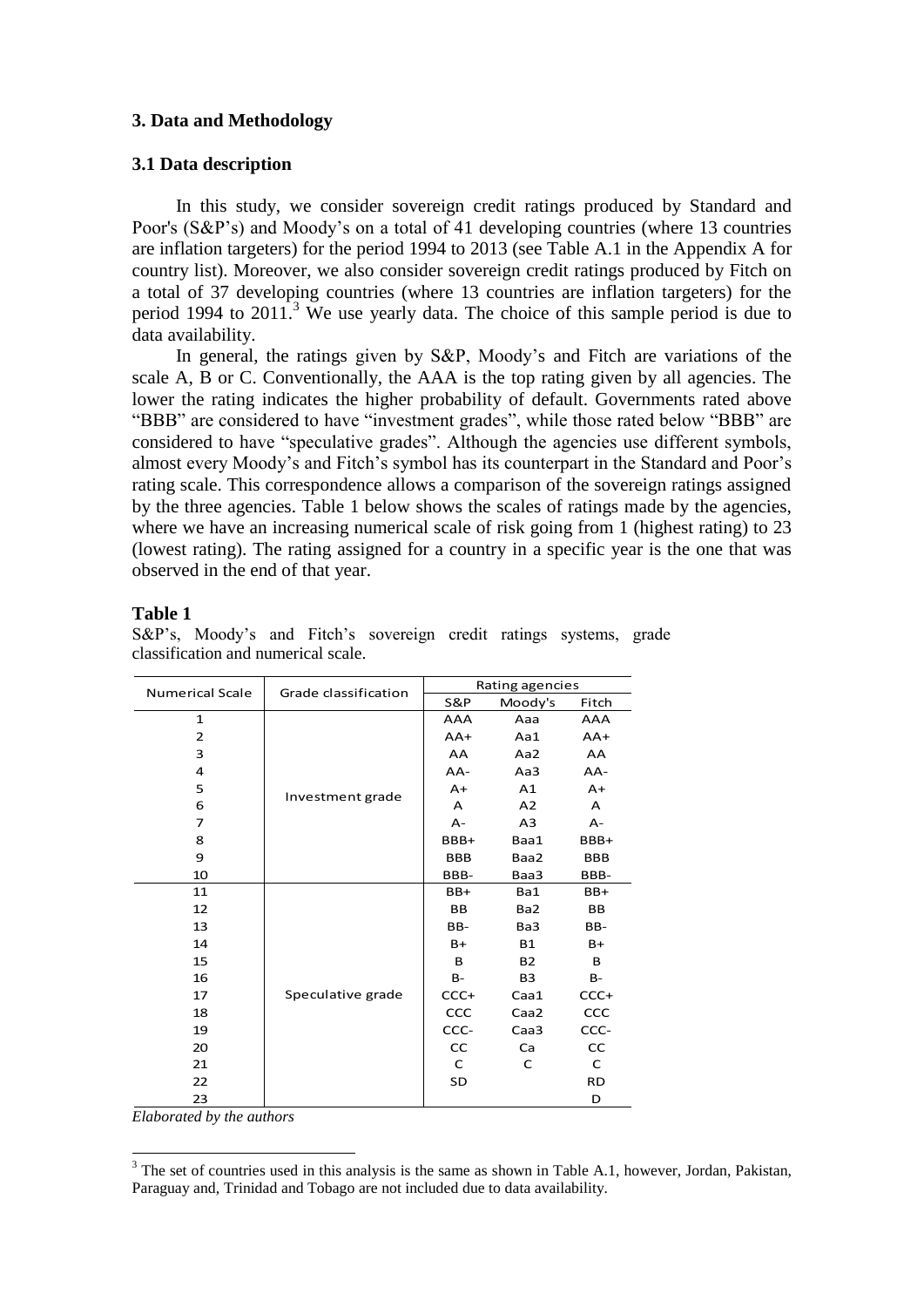Since one of the main goals of the present study is to respond whether the adoption of inflation targeting (IT) is important to improve sovereign credit ratings in developing countries, we must define the IT dummy variable,  $IT_{it}$ . This dummy variable equals to 1 if country *i* is an inflation targeter in period *t* and 0 if not. The existing literature diverges on when to date the adoption of IT, whether with the start of partial inflation targeting (e.g., Corbo Landerretche and Schmidt-Hebbel (2002) and Gonçalves and Salles (2008)), or only when full-fledged IT was adopted (e.g., Mishkin (2000), IMF (2006), Batini and Laxton (2007) and Brito and Bystedt (2010)). Because most of the studies works with Batini and Laxton's (2007) IT adoption dates, we follow Brito and Bystedt (2010) and also justify our choice based on Mishkin (2000). In addition to a public announcement of numerical targets for future inflation, an inflation targeting economy has to fulfill requirements of institutional subordination of other goals, information disclosure and accountability. Hence, in the present study, the dummy variable considers the dates of adoption of IT based on conservative classification<sup>4</sup> (this is the case where there exists an explicit inflation target and full-fledged IT was adopted).

In turn, the set of key macroeconomic fundamentals which we employ as the determinants of sovereign credit ratings from selected developing countries were determined based on the empirical literature, i.e., these variables are present in most of the empirical literature regarding the determinants of sovereign credit ratings (e.g., Afonso (2003), Bissoondoyal-Bheenick (2005) and Erdem and Varli (2014)). This set of macroeconomic variables will comprise our baseline model. The baseline model consists of the following variables: (GBB) central government budget balance as a percentage of GDP; (FDSE) foreign debt service as a percentage of exports of goods and services; (GDPP) per capita GDP; (GDPG) GDP growth; (INF) inflation; (RESERVES) reserves as percentage of GDP; (UNEMP) rate of unemployment, and; (SUBPRIME) dummy variable for the effect from the subprime mortgage crisis. Furthermore, we have included other control variables which were not analyzed in the literature yet. Therefore, we analyze other dimensions which can influence the ratings. Also in relation to the economic dimension, the contribution we bring is the inclusion of the inflation targeting regime (IT dummy variable), as well as the effects of financial openness (FOI) and exchange rate stability (ERSI). Regarding the institutional dimension, we will analyze the effect of democratic accountability (DEMOC) as well as the effect of law and order (LAW). Finally, in the governance dimension, we will analyze the effect of corruption (CORRUP).<sup>5</sup>

## **3.2 Methodology**

This study uses panel data analysis. Besides usual OLS method for panel data analysis, we make use of dynamic panel data framework (D-GMM and S-GMM). As pointed out by Arellano and Bond (1991), an advantage of using the dynamic panel data method (GMM) over others (Ordinary Least Squares – OLS and Generalized Least Squares – GLS) is that besides eliminating the non-observed effects on the regressions, the estimates are reliable even in the case of omitted variables. In particular, the use of instrumental variables allows the estimation of parameters more consistently, even in

 4 For more details about the dates of adoption of IT based on conservative classification, see de Mendonça and de Guimarães e Souza (2012).

 $5$  Table A.2 in the Appendix provides details about the variables that we use. Furthermore, Tables A.3 and A.4 present the descriptive statistics of the variables for the panel data.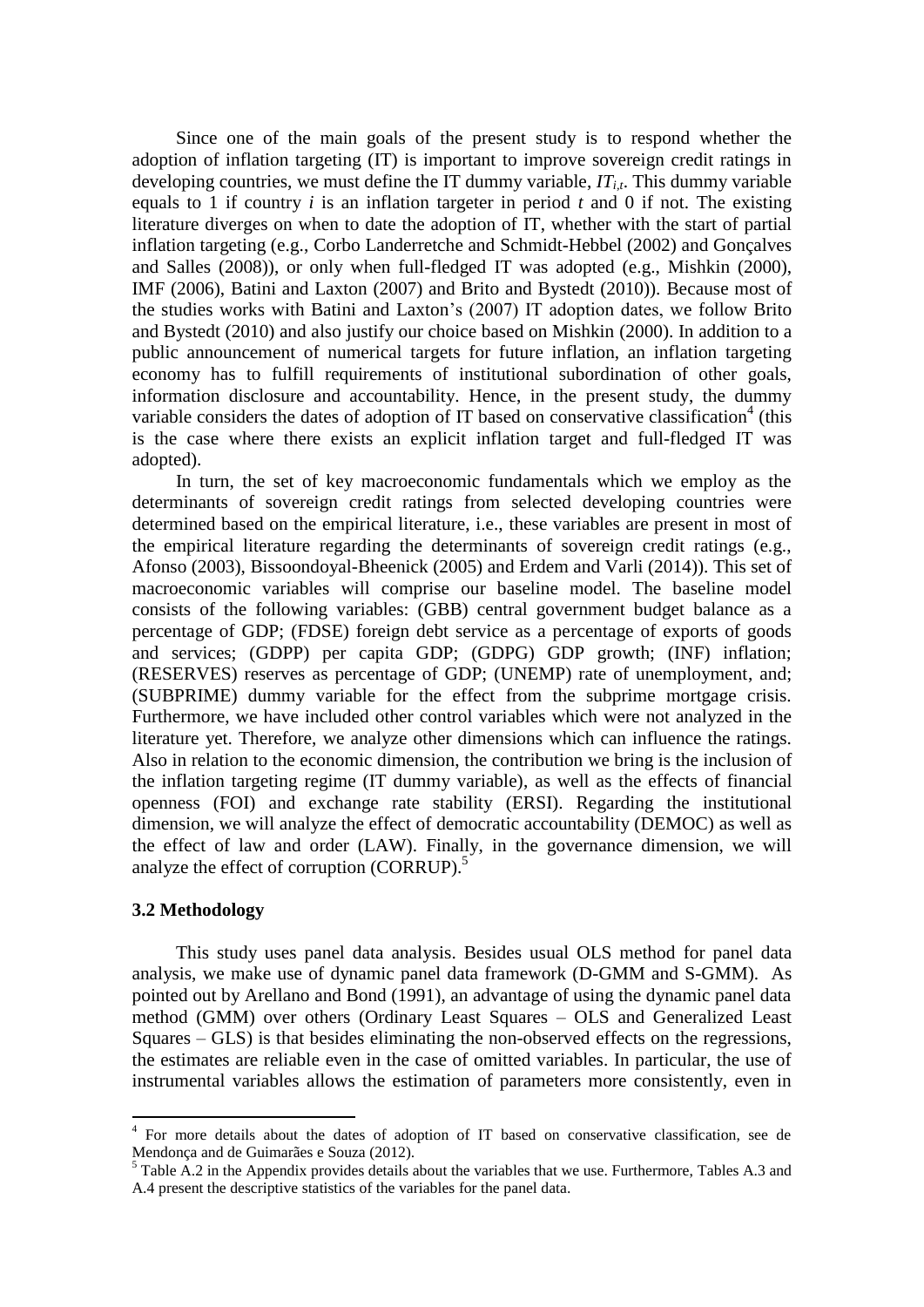the case of endogeneity in explanatory variables and the occurrence of measurement errors (Bond, Hoeffler and Temple, 2001).

Traditional econometric models hypothesize that the error term is not correlated with its estimators. In cases where the estimators are correlated with the error term there is an endogeneity problem and thus the result of regressions is inconsistent. Wooldridge (2001) presents three hypotheses for the existence of endogenous variables: omitted variables, measurement error, and simultaneity in regressions. Variables can be omitted when, for example, they are not known or not available. Measurement error can occur when one needs to measure the partial effect of a variable. Finally, simultaneity occurs when one of the explanatory variables is concomitant with the dependent variable.

The empirical model developed in this study is subject to the above-mentioned problems. In short, not all explanatory variables of the model are known and measurable. In addition, the growth rate of real GDP can be influenced by sovereign credit ratings, which, in turn, suggests a simultaneity problem. Furthermore, regarding the endogeneity problem, for example, a macroeconomic shock affects sovereign credit ratings and thereby the growth rate of real GDP.

A general solution to the problem of endogeneity is the use of instrumental variables. In particular, GMM models allow the use of instruments that are sequentially exogenous, thereby avoiding the endogeneity problem. The model proposed by Arellano and Bond (1991) consists of the estimation of first-difference GMM panel data as a way of eliminating non-observed effects. However, Alonso-Borrego and Arellano (1998), and Blundell and Bond (1998) showed that the first-difference GMM has a bias (for large and small samples) and low accuracy. Moreover, the use of lags can generate weak instruments (Staiger and Stock, 1997).

Blundell and Bond (1998) found results that sustain the use of the system GMM panel data estimation method instead of first-difference GMM. In the model proposed by Arellano and Bover (1995) and Blundell and Bond (1998) regressions in levels and first differences are combined (see Bond, Hoeffler, and Temple, 2001).

While D-GMM and S-GMM estimation approaches are suitable for a small number of time periods (t) and a large number of individuals (i) in small samples, when the instruments are too many, they tend to over-fit the instrumented variables and bias the results (Roodman, 2009). Hence, with the objective of avoiding the use of an excessive number of instruments in the regressions and thus lose the power of tests, the number of instruments/number of cross-sections ratio must be less than 1 in each regression. Moreover, in order to confirm the validity of the instruments in the models, the test of over-identifying restrictions (J-test) was used as suggested by Arellano (2003). In addition, tests of first-order (AR1) and second-order (AR2) serial correlation were performed. Moreover, White's heteroskedasticity consistent covariance matrix was applied on regressions. It is important to highlight that one premise of system GMM models is the non-correlation of the first difference of endogenous regressors, which implies that it is not necessary to perform unit root tests.

Based on the variables described above, the baseline model is given by:

$$
Y_{i,t} = \beta X_{i,t-1} + \varphi_1 SUBPRIME + \varepsilon_{1,i,t}
$$
\n<sup>(1)</sup>

Where  $Y_{i,t}$  is the dependent variable, and it represents the numeric rating assigned by the agencies to the respective country at time *t*. The subscript *i* is the index of the country,  $\beta$ is a vector of unknown parameters,  $\varphi_1$  is a parameter,  $X_{i,t-1}$  represents the vector of macroeconomic explanatory variables of the baseline model for country *i* one year ago  $(t-1)$ , and  $\varepsilon_{1,i,t}$  is the disturbance.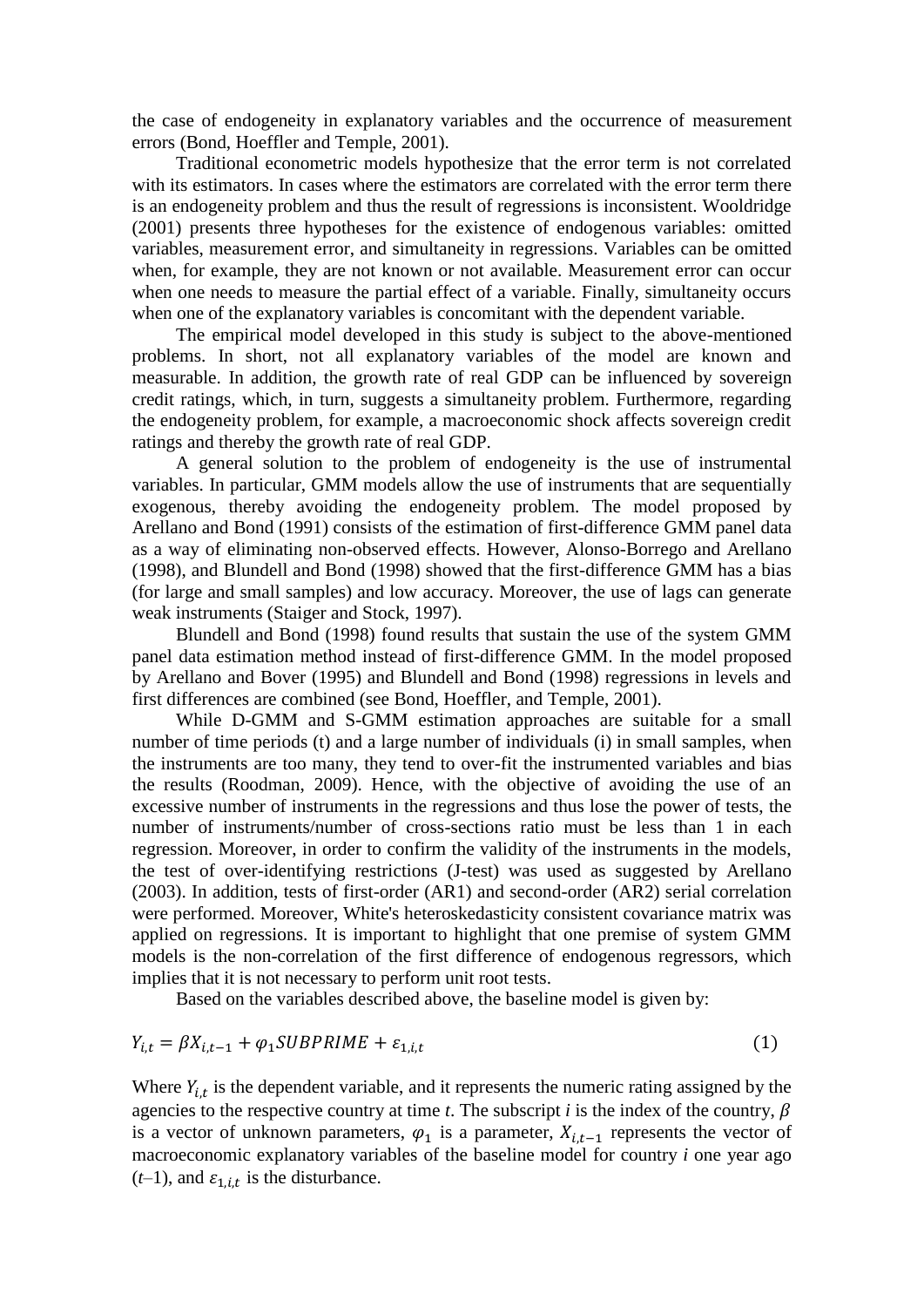The next four specifications include the variables of each dimension:

$$
Y_{i,t} = \beta X_{i,t-1} + \varphi_2 SUBPRIME + \theta_0 IT_{i,t} + \varepsilon_{2,i,t}
$$
\n<sup>(2)</sup>

$$
Y_{i,t} = \beta X_{i,t-1} + \varphi_3 SUBPRIME + \theta_1 FOI_{i,t-1} + \theta_2 ERSI_{i,t-1} + \varepsilon_{3,i,t}
$$
 (3)

$$
Y_{i,t} = \beta X_{i,t-1} + \varphi_4 SUBPRIME + \theta_3 DEMOC_{i,t-1} + \theta_4 LAW_{i,t-1} + \varepsilon_{4,i,t}
$$
(4)

$$
Y_{i,t} = \beta X_{i,t-1} + \varphi_5 SUBPRIME + \theta_5 CORRUP_{i,t-1} + \varepsilon_{5,i,t}
$$
\n
$$
\tag{5}
$$

All explanatory variables (except the dummy variables, *SUBPRIME* and *IT*) are lagged  $(t-1)$  because the ratings are not assigned at the end of the year, i.e., agencies can assign different notes to a country in the same year, and along it. Therefore, it is reasonable to think that agencies make use of known information about the countries, i.e., the information of one year ago.

#### **4. Estimation results**

In this section, we evaluate the findings of the estimates. Tables  $(2)$ ,  $(3)$  and  $(4)$ show the estimates obtained through OLS with cross-country fixed effects (FOLS), D-GMM and S-GMM for the five models adopted, and for the three rating agencies (S&P, Moody's and Fitch, respectively). Regarding the baseline model, our estimations show very consistent outcomes. Whatever the method used or model employed, an increase in the GDP growth improves the ratings of all agencies. This result is confirmed by many studies (e.g., Afonso, 2003; Cantor and Packer, 1996; Hill, Brooks and Faff, 2010; Afonso, Gomes and Rother, (2011).

Furthermore, per capita income, inflation, foreign reserves and external debt showed significant results for 44 of 45 estimations. Then, increments in per capita income and in foreign reserves enhance the bond ratings, while the same occur through reductions in inflation and in external debt. Similar results are also found in the literature regarding per capita income (e.g., Cantor and Packer, 1996; Afonso, 2003; Bissoondoyal-Bheenick, 2005; Hill, Brooks and Faff, 2010; Afonso, Gomes and Rother, 2011; Erdem and Varli, 2014), foreign reserves (e.g., Bissoondoyal-Bheenick, 2005 – for low rated countries only; Afonso, Gomes and Rother, 2011; Erdem and Varli, 2014), inflation (e.g., Cantor e Packer, 1996; Afonso, 2003; Altenkirch, 2005 – for S-GMM estimations only; Bissoondoyal-Bheenick, 2005; Hill, Brooks and Faff, 2010; Afonso, Gomes and Rother, 2011; Erdem and Varli, 2014) and external debt (e.g., Cantor and Packer, 1996; Afonso, 2003; Hill, Brooks and Faff, 2010; Afonso, Gomes and Rother, 2011; Erdem and Varli, 2014).

Additionally, an increase in budget balance appeared to improve the bond ratings in 41 estimations. The significance of the budget balance is also found in the literature (e.g., Afonso, 2003 – for Moody's in 2 specifications of the linear estimations and for S&P in one specification of the logistic estimation; Hill, Brooks and Faff, 2010; Afonso, Gomes and Rother, 2011; Erdem and Varli, 2014). Finally, unemployment showed mixed results regarding its significance, but still, in all estimations it exhibits the expected signal. However, the statistic insignificance of unemployment is common in the literature (e.g., Bissoondoyal-Bheenick, 2005 – applied this variable only for high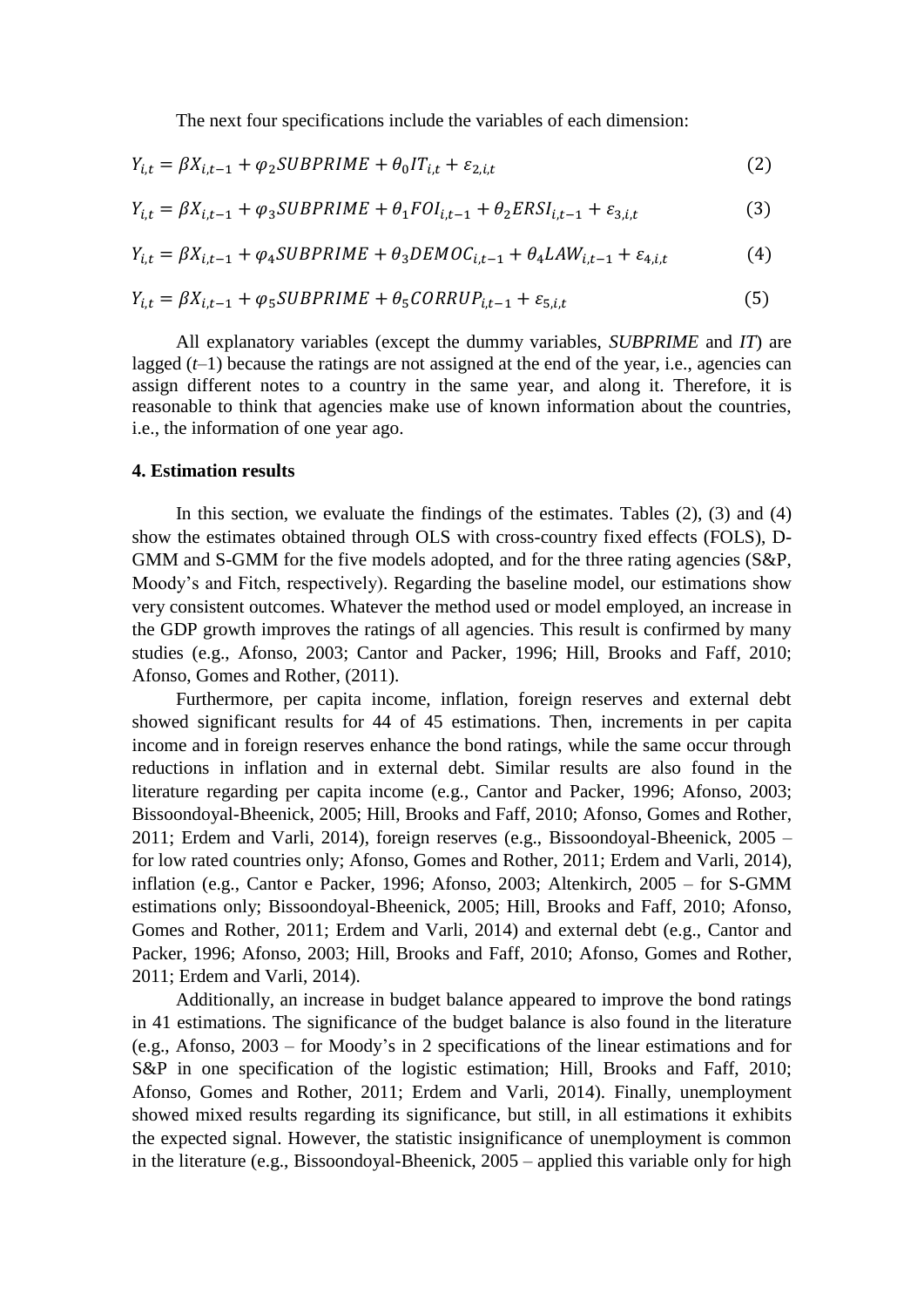rated countries; Afonso, Gomes and Rother, 2011 – only the three-year average was significant; and Erdem and Varli, 2014).

Now let us turn to the variables that are our main contribution into the economic dimension. First, the adoption of inflation targeting appears to be an important factor in order to improve sovereign ratings of all the three agencies. Moreover, the adoption of this policy framework shows to be able to enhance sovereign ratings. Therefore, this outcome might shed some light to the concern that credit rating agencies put on commitment and accountability of the government with its macroeconomic stability, as well as, the relevance of this policy to halt this worry. Second, financial openness showed significant results in both dynamic panel data approaches for all the three agencies. Especially for S&P and Fitch, this variable has a stronger effect on its bond default assessment, since a one-point increase is capable to improve their sovereign ratings between one and three notches. These results should be expected mainly for developing countries, once a more open capital account brings liquidity and helps the government to fulfill its obligations. Third, exchange rate stability showed more significant results for S&P, although it exhibits the expected signal in 6 of 9 estimations, i.e., a more stable exchange rate raises the sovereign credit ratings. Although the stability of exchange rate variable has never been used in the literature, the result regarding its significance is opposed to the studies that used the real exchange rate as independent variable (e.g., Bissoondoyal-Bheenick, 2005; Erdem and Varli, 2014). Fourth, whatever the method applied or model employed, the subprime crisis deteriorated the bond ratings of all agencies. The 2008-2009 period has been marked by a great international financial instability and credit restrictions, which affect practically all the countries around the globe and forced the ratings agencies to revise their beliefs regarding foreign debt payments.

Concerning our contributions into the institutional and governance dimensions, our estimations also show interesting results. First, enhance the democratic accountability seems to improve the sovereign ratings of the three agencies, since all estimations showed the negative signal and in 6 of 9 estimations this variable was significant. This result demonstrates that credit rating agencies pay a special attention into the political aspect by improving the sovereign ratings of more democratic countries. This outcome goes in opposite direction to some studies that found no importance of the government's regime type into the determination of sovereign ratings (e.g., Archer, Biglaiser and DeRouen, 2007). Second, the obedience to the law, proxy here by the law and order index, shows to be an important factor especially for S&P, although it showed mixed results for Moody's and no significance at all in the case of Fitch. Even though this variable has not been used before, other studies that work with rule of law found significance results for all the three agencies (e.g., Biglaiser and Staats, 2012). Still, an increase in law and order raises the bond ratings in all estimations. Finally, in relation to the governance aspect, our estimations indicate that less corrupt countries receive better ratings. In both dynamic panel data estimations for S&P and Fitch, corruption exhibits statistical significance, albeit it does not happen for Moody's estimates.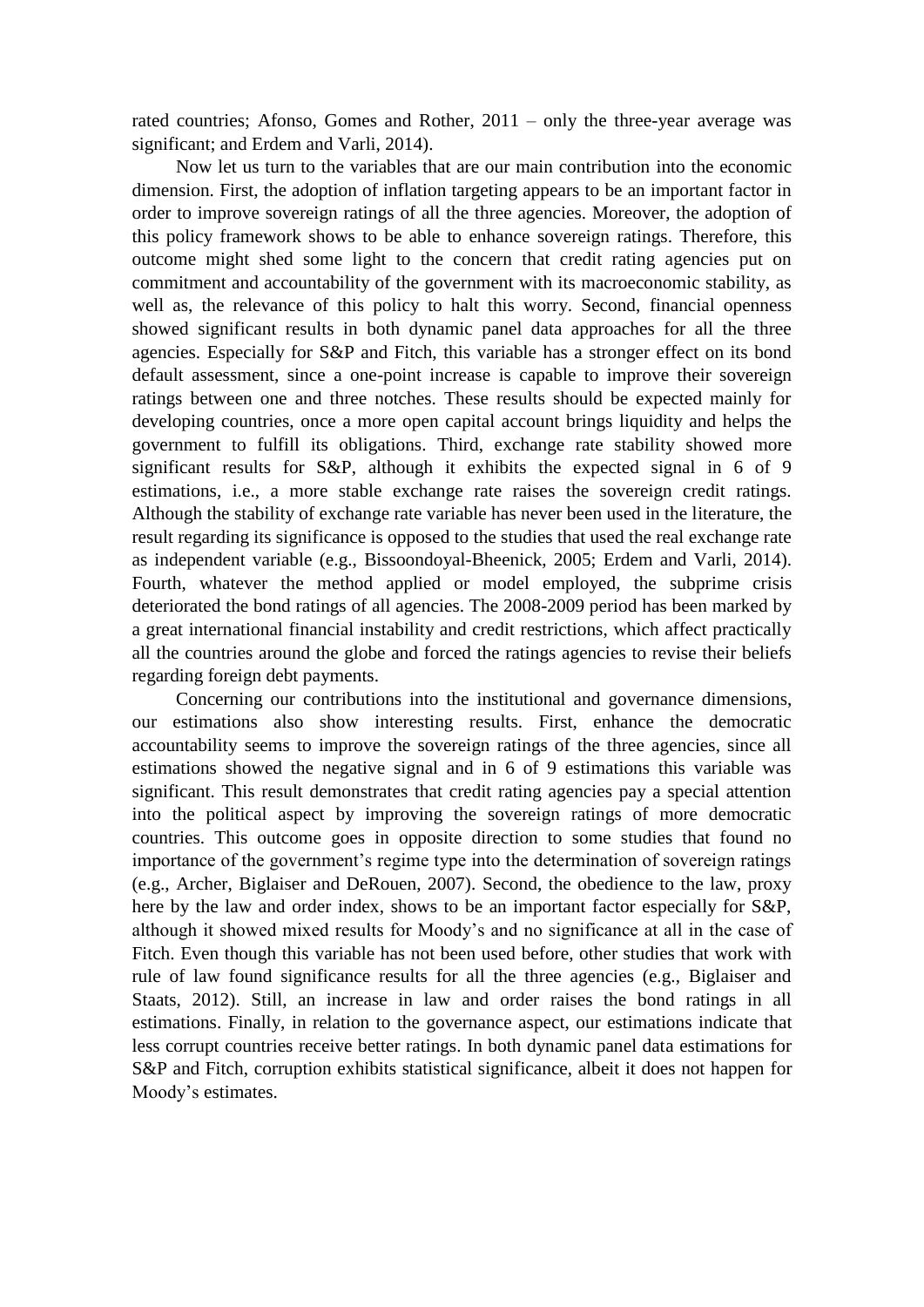|                                         | Estimator:             | <b>FOLS</b>              |                          |                          |                          |                          | <b>DGMM</b>              |                        |                          |                          |                          | SGMM                      |                           |                          |                          |                           |
|-----------------------------------------|------------------------|--------------------------|--------------------------|--------------------------|--------------------------|--------------------------|--------------------------|------------------------|--------------------------|--------------------------|--------------------------|---------------------------|---------------------------|--------------------------|--------------------------|---------------------------|
|                                         | Regressors:            | Model 1                  | Model 2                  | Model 3                  | Model 4                  | Model 5                  | Model 1                  | Model 2                | Model 3                  | Model 4                  | Model 5                  | Model 1                   | Model 2                   | Model 3                  | Model 4                  | Model 5                   |
|                                         |                        | 17.089***<br>(1.394)     | $16.327***$<br>(1.334)   | 17.828***<br>(1.655)     | 19.826***<br>(1.906)     | 17.446***<br>(1.611)     |                          |                        |                          |                          |                          |                           |                           |                          |                          |                           |
|                                         | <b>LAGGED RATING</b>   |                          |                          |                          |                          |                          | $-0.012$<br>(0.051)      | $0.287***$<br>(0.056)  | $0.198***$<br>(0.038)    | $0.155***$<br>(0.054)    | $-0.232**$<br>(0.095)    | $0.474***$<br>(0.055)     | $0.500***$<br>(0.037)     | $0.492***$<br>(0.048)    | $0.438***$<br>(0.036)    | $0.587***$<br>(0.041)     |
|                                         | $GDPG(-1)$             | $-0.069***$<br>(0.017)   | $-0.070***$<br>(0.016)   | $-0.066***$<br>(0.016)   | $-0.066***$<br>(0.017)   | $-0.069***$<br>(0.017)   | $-0.067***$<br>(0.005)   | $-0.051***$<br>(0.006) | $-0.044***$<br>(0.008)   | $-0.073***$<br>(0.007)   | $-0.068***$<br>(0.009)   | $-0.035***$<br>(0.010)    | $-0.039***$<br>(0.009)    | $-0.034***$<br>(0.009)   | $-0.059***$<br>(0.007)   | $-0.034***$<br>(0.007)    |
|                                         | $GDPP(-1)$             | $-0.0003***$<br>(0.0001) | $-0.0002***$<br>(0.0001) | $-0.0003***$<br>(0.0001) | $-0.0003***$<br>(0.0001) | $-0.0003***$<br>(0.0001) | $-0.0002***$<br>(0.0001) | $-0.0001*$<br>(0.0001) | $-0.0002***$<br>(0.0001) | $-0.0002***$<br>(0.0001) | $-0.0008***$<br>(0.0002) | $-0.0001***$<br>(0.00003) | $-0.0001***$<br>(0.00003) | $-0.00006*$<br>(0.00004) | $-0.0003***$<br>(0.0001) | $0.00008***$<br>(0.00003) |
|                                         | $INF(-1)$              | $0.012***$<br>(0.003)    | $0.009***$<br>(0.003)    | $0.009***$<br>(0.003)    | $0.013***$<br>(0.003)    | $0.013***$<br>(0.003)    | $0.017**$<br>(0.009)     | $0.018**$<br>(0.008)   | $0.020*$<br>(0.012)      | $0.014*$<br>(0.008)      | $0.044**$<br>(0.020)     | $0.030***$<br>(0.005)     | $0.017***$<br>(0.004)     | $0.014***$<br>(0.004)    | $0.011*$<br>(0.006)      | $0.028***$<br>(0.005)     |
| Economic<br>dimension:<br>Macroeconomic | $UNEMP(-1)$            | $0.097**$<br>(0.047)     | $0.132***$<br>(0.045)    | $0.083*$<br>(0.047)      | $0.088*$<br>(0.049)      | $0.095**$<br>(0.047)     | $0.186***$<br>(0.032)    | $0.111***$<br>(0.038)  | $0.056*$<br>(0.034)      | $0.095***$<br>(0.033)    | $0.156*$<br>(0.092)      | $0.044*$<br>(0.024)       | $0.035**$<br>(0.017)      | $0.041*$<br>(0.022)      | 0.014<br>(0.032)         | $0.030**$<br>(0.015)      |
| conditions                              | RESERVES(-1)           | $-4.264**$<br>(1.886)    | $-4.456**$<br>(1.801)    | $-4.345**$<br>(1.821)    | $-4.900**$<br>(1.911)    | $-4.313**$<br>(1.895)    | $-12.117***$<br>(0.929)  | $-9.690***$<br>(1.730) | $-2.47***$<br>(0.606)    | $-6.265***$<br>(1.396)   | $-7.241***$<br>(1.932)   | $-2.932***$<br>(0.657)    | $-2.904***$<br>(0.584)    | $-4.018***$<br>(0.820)   | $-2.229***$<br>(0.770)   | $-2.270***$<br>(0.750)    |
|                                         | $FDSE(-1)$             | $-0.393***$<br>(0.104)   | $-0.370***$<br>(0.105)   | $-0.392***$<br>(0.102)   | $-0.412***$<br>(0.098)   | $-0.397***$<br>(0.105)   | $-0.262***$<br>(0.059)   | $-0.057$<br>(0.038)    | $-0.240***$<br>(0.075)   | $-0.255***$<br>(0.050)   | $-0.080**$<br>(0.038)    | $-0.197***$<br>(0.041)    | $-0.194***$<br>(0.036)    | $-0.176***$<br>(0.032)   | $-0.289***$<br>(0.040)   | $-0.202***$<br>(0.024)    |
|                                         | $GBB(-1)$              | $-0.201**$<br>(0.088)    | $-0.174*$<br>(0.090)     | $-0.190**$<br>(0.088)    | $-0.209**$<br>(0.085)    | $-0.202**$<br>(0.088)    | $-0.132**$<br>(0.053)    | $-0.238***$<br>(0.045) | $-0.118**$<br>(0.046)    | $-0.141***$<br>(0.049)   | $-0.206***$<br>(0.070)   | $-0.195***$<br>(0.032)    | $-0.192***$<br>(0.032)    | $-0.186***$<br>(0.045)   | $-0.194***$<br>(0.043)   | $-0.140***$<br>(0.032)    |
|                                         | IТ                     |                          | $-0.920**$               |                          |                          |                          |                          | $-0.618**$             |                          |                          |                          |                           | $-0.426*$                 |                          |                          |                           |
| Economic                                |                        |                          | (0.393)                  |                          |                          |                          |                          | (0.249)                |                          |                          |                          |                           | (0.223)                   |                          |                          |                           |
| dimension:                              |                        |                          |                          |                          |                          |                          |                          |                        |                          |                          |                          |                           |                           |                          |                          |                           |
| Monetary regime                         |                        |                          |                          |                          |                          |                          |                          |                        |                          |                          |                          |                           |                           |                          |                          |                           |
| Economic                                | $FOI(-1)$              |                          |                          | $-0.613$<br>(0.602)      |                          |                          |                          |                        | $-3.302***$<br>(0.560)   |                          |                          |                           |                           | $-1.596***$<br>(0.387)   |                          |                           |
| dimension:                              |                        |                          |                          |                          |                          |                          |                          |                        |                          |                          |                          |                           |                           |                          |                          |                           |
| <b>Financial openess</b>                | ERSI (-1)              |                          |                          | $-0.606$                 |                          |                          |                          |                        | $-0.367**$               |                          |                          |                           |                           | $-0.612***$              |                          |                           |
| and exchange rate                       |                        |                          |                          | (0.593)                  |                          |                          |                          |                        | (0.178)                  |                          |                          |                           |                           | (0.155)                  |                          |                           |
| stability                               |                        |                          |                          |                          |                          |                          |                          |                        |                          |                          |                          |                           |                           |                          |                          |                           |
|                                         |                        |                          |                          |                          |                          |                          |                          |                        |                          |                          |                          |                           |                           |                          |                          |                           |
| Institutional                           | DEMOC (-1)             |                          |                          |                          | $-0.106$<br>(0.118)      |                          |                          |                        |                          | $-0.198*$<br>(0.106)     |                          |                           |                           |                          | $-0.075*$<br>(0.040)     |                           |
| dimension                               | LAW $(-1)$             |                          |                          |                          | $-0.496**$<br>(0.227)    |                          |                          |                        |                          | $-0.221**$<br>(0.111)    |                          |                           |                           |                          | $-0.085**$<br>(0.043)    |                           |
|                                         | CORRUP (-1)            |                          |                          |                          |                          | $-0.094$                 |                          |                        |                          |                          | $-0.320*$                |                           |                           |                          |                          | $-0.140**$                |
| Governance<br>dimension                 |                        |                          |                          |                          |                          | (0.196)                  |                          |                        |                          |                          | (0.169)                  |                           |                           |                          |                          | (0.056)                   |
| Crisis                                  | <b>SUBPRIME</b>        | $0.798***$<br>(0.191)    | $0.876***$<br>(0.180)    | $0.762***$<br>(0.197)    | $0.781***$<br>(0.178)    | $0.787***$<br>(0.190)    | $0.735***$<br>(0.090)    | $0.665***$<br>(0.116)  | $0.587***$<br>(0.102)    | $0.733***$<br>(0.121)    | $0.951***$<br>(0.195)    | $0.598***$<br>(0.088)     | $0.639***$<br>(0.083)     | $0.613***$<br>(0.074)    | $0.654***$<br>(0.079)    | $0.497***$<br>(0.060)     |
|                                         | N. Obs.                | 671                      | 671                      | 643                      | 671                      | 671                      | 513                      | 537                    | 475                      | 500                      | 535                      | 485                       | 481                       | 477                      | 474                      | 501                       |
|                                         | Adj. $R^2$             | 0.852                    | 0.856                    | 0.850                    | 0.858                    | 0.852                    |                          |                        |                          |                          |                          |                           |                           |                          |                          |                           |
|                                         | N. Inst./N. cross sec. |                          |                          |                          |                          |                          | 0.951                    | 0.951                  | 0.902                    | 0.951                    | 0.829                    | 0.829                     | 0.878                     | 0.927                    | 0.951                    | 0.902                     |
|                                         | J-stat.                |                          |                          |                          |                          |                          | 32.912                   | 26.882                 | 22.918                   | 23.452                   | 23.073                   | 29.672                    | 30.324                    | 27.770                   | 33.234                   | 32.183                    |
|                                         | p-value                |                          |                          |                          |                          |                          | 0.326                    | 0.578                  | 0.638                    | 0.710                    | 0.515                    | 0.237                     | 0.254                     | 0.423                    | 0.227                    | 0.225                     |
|                                         | AR(1)                  |                          |                          |                          |                          |                          | $-2.946$                 | $-7.173$               | $-2.430$                 | $-2.537$                 | $-2.532$                 | $-0.439$                  | $-0.450$                  | $-0.446$                 | $-0.431$                 | $-0.457$                  |
|                                         | p-value                |                          |                          |                          |                          |                          | 0.003                    | 0.000                  | 0.015                    | 0.011                    | 0.011                    | 0.000                     | 0.000                     | 0.000                    | 0.000                    | 0.000                     |
|                                         | AR(2)                  |                          |                          |                          |                          |                          | $-1.598$                 | $-0.961$               | $-1.132$                 | $-1.615$                 | $-1.445$                 | $-0.079$                  | $-0.070$                  | $-0.073$                 | $-0.078$                 | $-0.071$                  |
|                                         | p-value                |                          |                          |                          |                          |                          | 0.110                    | 0.337                  | 0.258                    | 0.106                    | 0.149                    | 0.103                     | 0.151                     | 0.136                    | 0.118                    | 0.144                     |

**Table 2 – Estimation results (dependent variable: S&P's rating)**

Note: Marginal significance levels: (\*\*\*) denotes 0.01, (\*\*) denotes 0.05, and (\*) denotes 0.1. White's heteroskedasticity consistent covariance matrix was applied in regressions. Standard errors between parentheses. FOLS – OLS fixed effects. D-GMM – uses two-step of Arellano and Bond (1991) without time period effects. S-GMM – uses two-step of Arellano and Bover (1995) without time period effects. D-GMM estimator-tests for AR (1) and AR (2) check that the average autocovariance in first order and second-order residuals, respectively, is zero. S-GMM estimator-tests for AR (1) and AR (2) check for the presence of first order and second-order serial correlation in the first-difference residuals.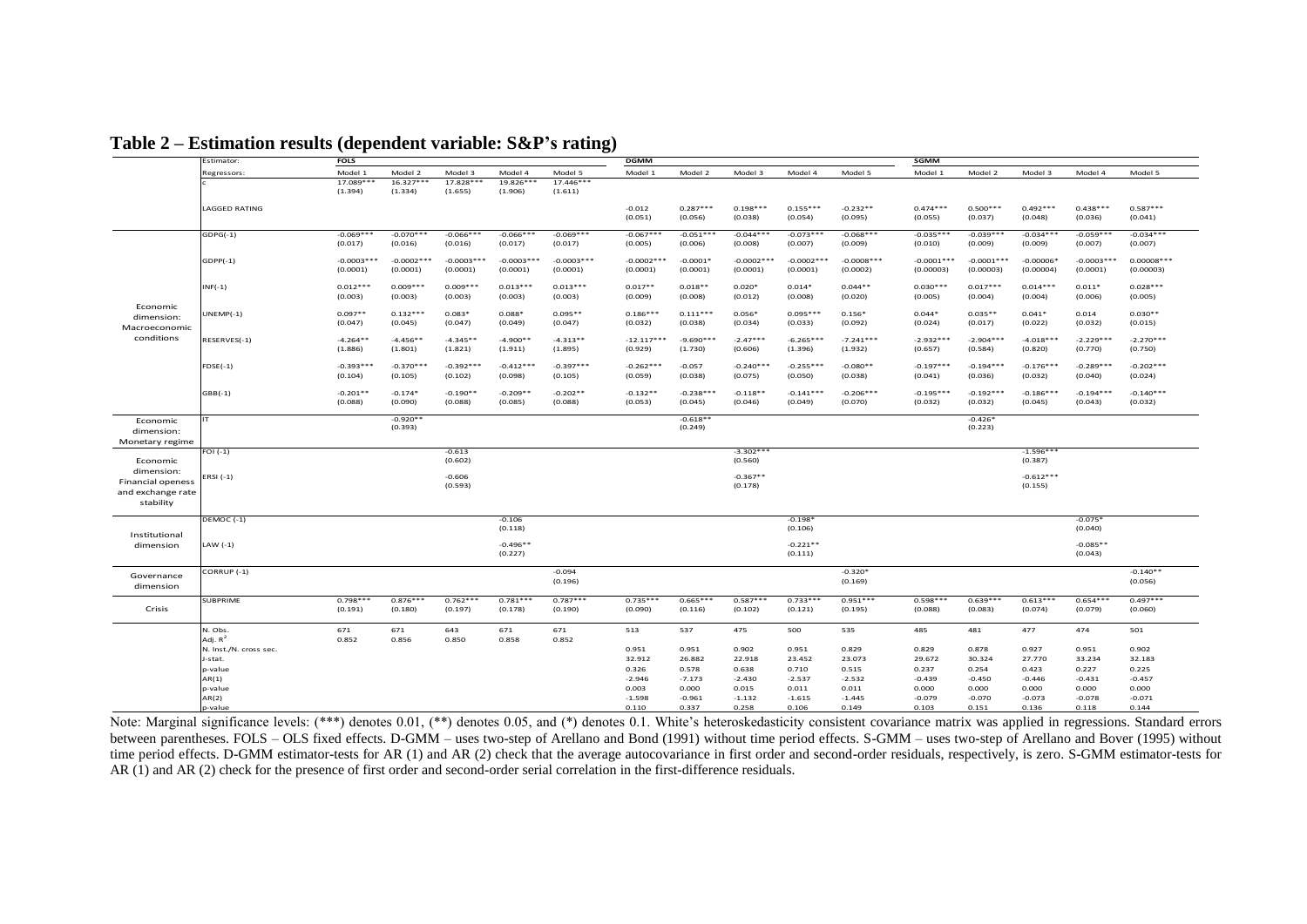|                   | Estimator:             | <b>FOLS</b>            |                          |                        |                        |                        | <b>DGMM</b>            |                        |                       |                  |                       | SGMM                   |                        |                        |                            |                        |
|-------------------|------------------------|------------------------|--------------------------|------------------------|------------------------|------------------------|------------------------|------------------------|-----------------------|------------------|-----------------------|------------------------|------------------------|------------------------|----------------------------|------------------------|
|                   | Regressors:            | Model 1                | Model 2                  | Model 3                | Model 4                | Model 5                | Model 1                | Model 2                | Model 3               | Model 4          | Model 5               | Model 1                | Model 2                | Model 3                | Model 4                    | Model 5                |
|                   |                        | $16.455***$            | 15.662***                | $16.458***$            | 19.046***              | 16.864***              |                        |                        |                       |                  |                       |                        |                        |                        |                            |                        |
|                   |                        | (1.184)                | (1.182)                  | (1.357)                | (1.534)                | (1.447)                |                        |                        |                       |                  |                       |                        |                        |                        |                            |                        |
|                   |                        |                        |                          |                        |                        |                        | $0.493***$             | $0.252**$              | $0.179***$            | $0.289***$       | $0.142**$             | $0.623***$             | $0.610***$             | $0.644***$             | $0.550***$                 | $0.627***$             |
|                   | <b>LAGGED RATING</b>   |                        |                          |                        |                        |                        | (0.058)                | (0.099)                | (0.040)               | (0.075)          | (0.056)               | (0.027)                | (0.033)                | (0.029)                | (0.041)                    | (0.045)                |
|                   |                        |                        |                          |                        |                        |                        |                        |                        |                       |                  |                       |                        |                        |                        |                            |                        |
|                   | $GDPG(-1)$             | $-0.041**$             | $-0.041***$              | $-0.045***$            | $-0.040**$             | $-0.041**$             | $-0.013***$            | $-0.016***$            | $-0.012***$           | $-0.010**$       | $-0.009**$            | $-0.012**$             | $-0.010**$             | $-0.015**$             | $-0.023***$                | $-0.016**$             |
|                   |                        | (0.017)                | (0.015)                  | (0.016)                | (0.016)                | (0.017)                | (0.004)                | (0.004)                | (0.004)               | (0.005)          | (0.004)               | (0.006)                | (0.004)                | (0.006)                | (0.004)                    | (0.007)                |
|                   |                        |                        |                          |                        |                        |                        |                        |                        |                       |                  |                       |                        |                        |                        |                            |                        |
|                   | $GDPP(-1)$             | $-0.0004***$           | $-0.0003***$<br>(0.0001) | $-0.0004***$           | $-0.0004***$           | $-0.0004***$           | $-0.0001**$            | $-0.0002***$           | $-0.0002***$          | $-0.0002**$      | $-0.0003***$          | $-0.00004***$          | $-0.0001***$           | $-0.00003***$          | $-0.00004***$<br>(0.00001) | $0.00004*$             |
|                   |                        | (0.0001)               |                          | (0.0001)               | (0.0001)               | (0.0001)               | (0.00004)              | (0.00004)              | (0.00004)             | (0.0001)         | (0.0001)              | (0.00001)              | (0.00001)              | (0.0001)               |                            | (0.00002)              |
|                   | $INF(-1)$              | $0.009***$             | $0.005*$                 | $0.007***$             | $0.010***$             | $0.009***$             | $0.017**$              | $0.007*$               | $0.008*$              | $0.015**$        | $0.022***$            | $0.002**$              | $0.004**$              | $0.004*$               | $0.004**$                  | $0.002*$               |
|                   |                        | (0.003)                | (0.003)                  | (0.003)                | (0.003)                | (0.003)                | (0.007)                | (0.004)                | (0.004)               | (0.007)          | (0.006)               | (0.001)                | (0.002)                | (0.002)                | (0.002)                    | (0.001)                |
| Economic          |                        |                        |                          |                        |                        |                        |                        |                        |                       |                  |                       |                        |                        |                        |                            |                        |
| dimension:        | $UNEMP(-1)$            | 0.063<br>(0.049)       | $0.105**$<br>(0.051)     | 0.063<br>(0.048)       | 0.057<br>(0.050)       | 0.060<br>(0.049)       | $0.054***$<br>(0.021)  | $0.044**$<br>(0.020)   | $0.056***$<br>(0.021) | 0.004<br>(0.016) | 0.010<br>(0.030)      | $0.013*$<br>(0.008)    | $0.021**$<br>(0.009)   | 0.003<br>(0.012)       | 0.005<br>(0.011)           | 0.004<br>(0.011)       |
| Macroeconomic     |                        |                        |                          |                        |                        |                        |                        |                        |                       |                  |                       |                        |                        |                        |                            |                        |
| conditions        | RESERVES(-1)           | $-2.704*$              | $-2.791*$                | $-2.460*$              | $-3.320**$             | $-2.768*$              | $-4.641***$            | $-6.315***$            | $-6.670***$           | $-6.578***$      | $-6.576***$           | $-5.118***$            | $-1.942***$            | $-4.315***$            | $-6.310***$                | $-5.853***$            |
|                   |                        | (1.558)                | (1.511)                  | (1.459)                | (1.568)                | (1.564)                | (0.649)                | (0.810)                | (0.699)               | (1.083)          | (0.976)               | (0.673)                | (0.406)                | (0.640)                | (0.907)                    | (0.787)                |
|                   |                        |                        |                          |                        |                        |                        |                        |                        |                       |                  |                       |                        |                        |                        |                            |                        |
|                   | $FDSE(-1)$             | $-0.320***$<br>(0.077) | $-0.294***$<br>(0.075)   | $-0.298***$<br>(0.076) | $-0.333***$<br>(0.072) | $-0.323***$<br>(0.078) | $-0.108***$<br>(0.039) | $-0.111*$<br>(0.057)   | $-0.090*$             | $-0.154**$       | $-0.118**$<br>(0.053) | $-0.110***$<br>(0.032) | $-0.139***$<br>(0.022) | $-0.101***$<br>(0.023) | $-0.129***$<br>(0.048)     | $-0.091***$<br>(0.028) |
|                   |                        |                        |                          |                        |                        |                        |                        |                        | (0.051)               | (0.064)          |                       |                        |                        |                        |                            |                        |
|                   | $GBB(-1)$              | $-0.134*$              | $-0.108$                 | $-0.111$               | $-0.146**$             | $-0.137*$              | $-0.095***$            | $-0.094*$              | $-0.049$              | $-0.161***$      | $-0.080$              | $-0.295***$            | $-0.107***$            | $-0.342***$            | $-0.339***$                | $-0.329***$            |
|                   |                        | (0.075)                | (0.075)                  | (0.077)                | (0.071)                | (0.075)                | (0.033)                | (0.055)                | (0.045)               | (0.059)          | (0.050)               | (0.028)                | (0.013)                | (0.034)                | (0.046)                    | (0.028)                |
|                   |                        |                        |                          |                        |                        |                        |                        |                        |                       |                  |                       |                        |                        |                        |                            |                        |
| Economic          | <b>IT</b>              |                        | $-1.162**$<br>(0.486)    |                        |                        |                        |                        | $-0.940***$<br>(0.240) |                       |                  |                       |                        | $-1.442***$<br>(0.245) |                        |                            |                        |
| dimension:        |                        |                        |                          |                        |                        |                        |                        |                        |                       |                  |                       |                        |                        |                        |                            |                        |
| Monetary regime   |                        |                        |                          |                        |                        |                        |                        |                        |                       |                  |                       |                        |                        |                        |                            |                        |
|                   | $FOI(-1)$              |                        |                          | $-0.804$               |                        |                        |                        |                        | $-0.953*$             |                  |                       |                        |                        | $-0.221*$              |                            |                        |
| Economic          |                        |                        |                          | (0.746)                |                        |                        |                        |                        | (0.572)               |                  |                       |                        |                        | (0.127)                |                            |                        |
| dimension:        |                        |                        |                          |                        |                        |                        |                        |                        |                       |                  |                       |                        |                        |                        |                            |                        |
| Financial openess | ERSI (-1)              |                        |                          | 0.211                  |                        |                        |                        |                        | $-0.251*$             |                  |                       |                        |                        | $-0.117$               |                            |                        |
| and exchange rate |                        |                        |                          | (0.564)                |                        |                        |                        |                        | (0.148)               |                  |                       |                        |                        | (0.148)                |                            |                        |
| stability         |                        |                        |                          |                        |                        |                        |                        |                        |                       |                  |                       |                        |                        |                        |                            |                        |
|                   | DEMOC (-1)             |                        |                          |                        | $-0.174$               |                        |                        |                        |                       | $-0.195*$        |                       |                        |                        |                        | $-0.096**$                 |                        |
|                   |                        |                        |                          |                        | (0.127)                |                        |                        |                        |                       | (0.105)          |                       |                        |                        |                        | (0.040)                    |                        |
| Institutional     |                        |                        |                          |                        |                        |                        |                        |                        |                       |                  |                       |                        |                        |                        |                            |                        |
| dimension         | LAW $(-1)$             |                        |                          |                        | $-0.419*$              |                        |                        |                        |                       | $-0.034$         |                       |                        |                        |                        | $-0.088*$                  |                        |
|                   |                        |                        |                          |                        | (0.216)                |                        |                        |                        |                       | (0.059)          |                       |                        |                        |                        | (0.050)                    |                        |
|                   | CORRUP (-1)            |                        |                          |                        |                        | $-0.108$               |                        |                        |                       |                  | $-0.017$              |                        |                        |                        |                            | $-0.058$               |
| Governance        |                        |                        |                          |                        |                        | (0.218)                |                        |                        |                       |                  | (0.106)               |                        |                        |                        |                            | (0.062)                |
| dimension         |                        |                        |                          |                        |                        |                        |                        |                        |                       |                  |                       |                        |                        |                        |                            |                        |
|                   | <b>SUBPRIME</b>        | $-0.515***$            | $0.618***$               | $0.547***$             | $0.526***$             | $0.502***$             | $0.265***$             | $0.290***$             | $0.264***$            | $0.283***$       | $0.238***$            | $0.404***$             | $0.303***$             | $0.381***$             | $0.420***$                 | $0.377***$             |
| Crisis            |                        | (0.151)                | (0.144)                  | (0.142)                | (0.143)                | (0.147)                | (0.039)                | (0.046)                | (0.047)               | (0.059)          | (0.047)               | (0.059)                | (0.042)                | (0.057)                | (0.060)                    | (0.055)                |
|                   |                        |                        |                          |                        |                        |                        |                        |                        |                       |                  |                       |                        |                        |                        |                            |                        |
|                   | N. Obs.                | 652                    | 652                      | 624                    | 652                    | 652                    | 501                    | 491                    | 474                   | 480              | 482                   | 520                    | 526                    | 491                    | 528                        | 516                    |
|                   | Adj. $R^2$             | 0.867                  | 0.872                    | 0.867                  | 0.872                  | 0.867                  |                        |                        |                       |                  |                       |                        |                        |                        |                            |                        |
|                   | N. Inst./N. cross sec. |                        |                          |                        |                        |                        | 0.951                  | 0.951                  | 0.975                 | 0.975            | 0.975                 | 0.975                  | 0.904                  | 0.927                  | 0.951                      | 0.975                  |
|                   | J-stat.                |                        |                          |                        |                        |                        | 32.879                 | 30.564                 | 29.791                | 30.212           | 33,290                | 32.073                 | 25.299                 | 30.469                 | 31.568                     | 28.189                 |
|                   | p-value                |                        |                          |                        |                        |                        | 0.328                  | 0.386                  | 0.425                 | 0.404            | 0.310                 | 0.413                  | 0.558                  | 0.29                   | 0.292                      | 0.560                  |
|                   | AR(1)                  |                        |                          |                        |                        |                        | $-3.184$               | $-3.548$               | $-2.347$              | $-2.828$         | $-2.411$              | $-0.384$               | $-0.384$               | $-0.391$               | $-0.370$                   | $-0.385$               |
|                   | p-value                |                        |                          |                        |                        |                        | 0.002                  | 0.000                  | 0.019                 | 0.005            | 0.016                 | 0.000                  | 0.000                  | 0.000                  | 0.000                      | 0.000                  |
|                   | AR(2)                  |                        |                          |                        |                        |                        | $-1.247$               | $-0.905$               | $-0.933$              | $-1.280$         | $-1.012$              | $-0.080$               | $-0.078$               | $-0.082$               | $-0.080$                   | $-0.081$               |
|                   | p-value                |                        |                          |                        |                        |                        | 0.212                  | 0.366                  | 0.351                 | 0.259            | 0.312                 | 0.102                  | 0.107                  | 0.105                  | 0.104                      | 0.101                  |

**Table 3 – Estimation results (dependent variable: Moody's rating)**

Note: Marginal significance levels: (\*\*\*) denotes 0.01, (\*\*) denotes 0.05, and (\*) denotes 0.1. White's heteroskedasticity consistent covariance matrix was applied in regressions. Standard errors between parentheses. FOLS – OLS fixed effects. D-GMM – uses two-step of Arellano and Bond (1991) without time period effects. S-GMM – uses two-step of Arellano and Bover (1995) without time period effects. D-GMM estimator-tests for AR (1) and AR (2) check that the average autocovariance in first order and second-order residuals, respectively, is zero. S-GMM estimator-tests for AR (1) and AR (2) check for the presence of first order and second-order serial correlation in the first-difference residuals.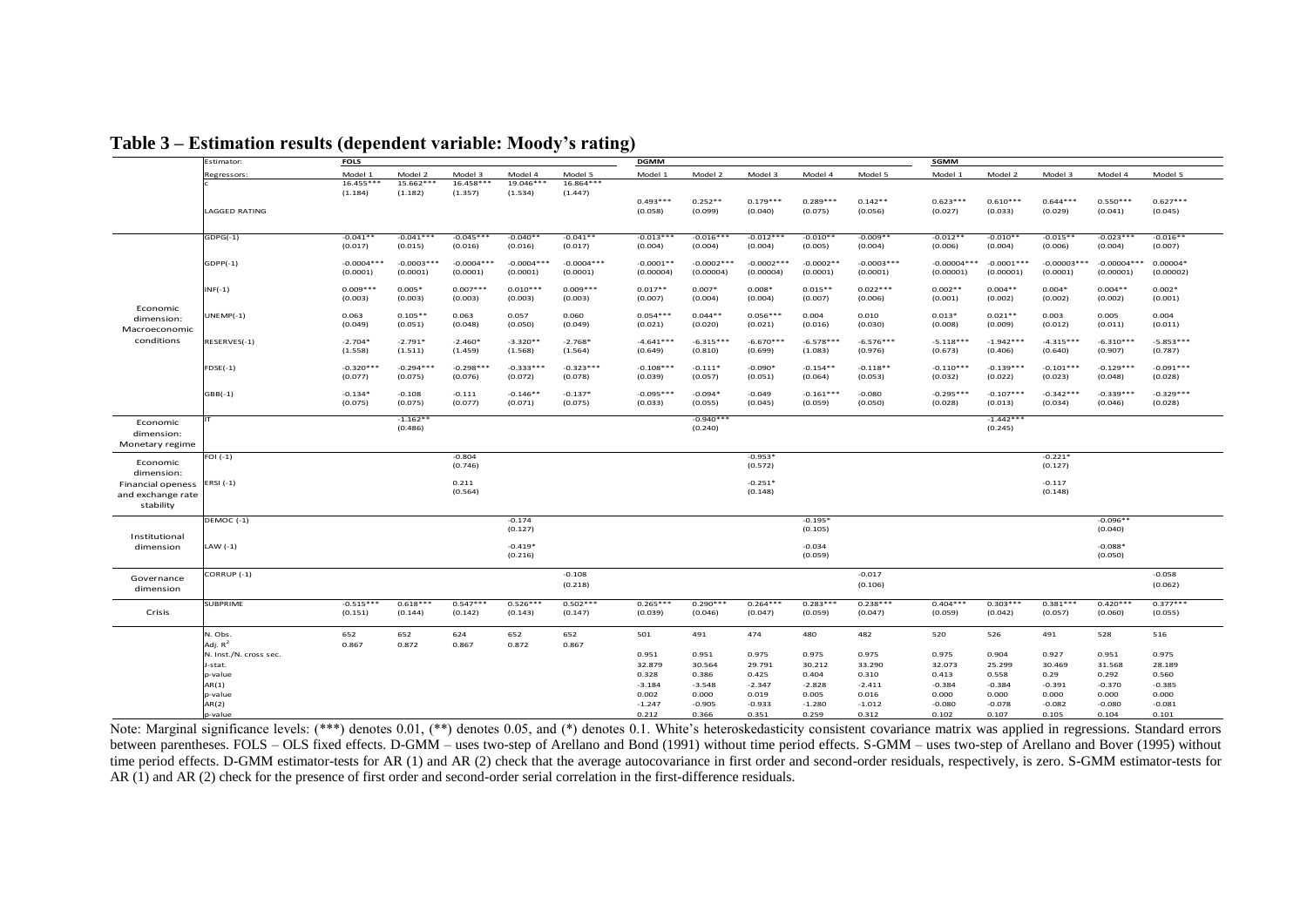|                        | Estimator:             | <b>FOLS</b>           |                       |                       |                       |                       | <b>DGMM</b>           |                       |                       |                      |                        | SGMM                   |                        |                        |                        |                        |
|------------------------|------------------------|-----------------------|-----------------------|-----------------------|-----------------------|-----------------------|-----------------------|-----------------------|-----------------------|----------------------|------------------------|------------------------|------------------------|------------------------|------------------------|------------------------|
|                        | Regressors:            | Model 1               | Model 2               | Model 3               | Model 4               | Model 5               | Model 1               | Model 2               | Model 3               | Model 4              | Model 5                | Model 1                | Model 2                | Model 3                | Model 4                | Model 5                |
|                        |                        | $17.217***$           | $16.264***$           | 18.321***             | $20.474***$           | $16.171***$           |                       |                       |                       |                      |                        |                        |                        |                        |                        |                        |
|                        |                        | (1.411)               | (1.259)               | (1.859)               | (2.257)               | (1.564)               |                       |                       |                       |                      |                        |                        |                        |                        |                        |                        |
|                        |                        |                       |                       |                       |                       |                       |                       |                       |                       |                      |                        |                        | $0.749***$             | $0.535***$             | $0.492***$             | $0.676***$             |
|                        | <b>LAGGED RATING</b>   |                       |                       |                       |                       |                       | $0.131*$<br>(0.068)   | $0.096***$<br>(0.033) | 0.101<br>(0.070)      | $0.150**$<br>(0.062) | 0.057<br>(0.036)       | $0.622***$<br>(0.037)  | (0.018)                | (0.043)                | (0.019)                | (0.030)                |
|                        |                        |                       |                       |                       |                       |                       |                       |                       |                       |                      |                        |                        |                        |                        |                        |                        |
|                        | $GDPG(-1)$             | $-0.045***$           | $-0.045***$           | $-0.041**$            | $-0.042***$           | $-0.045***$           | $-0.057***$           | $-0.045***$           | $-0.037***$           | $-0.053***$          | $-0.044***$            | $-0.010**$             | $-0.015***$            | $-0.039***$            | $-0.037***$            | $-0.042***$            |
|                        |                        | (0.016)               | (0.014)               | (0.017)               | (0.016)               | (0.016)               | (0.005)               | (0.006)               | (0.007)               | (0.006)              | (0.006)                | (0.005)                | (0.005)                | (0.007)                | (0.006)                | (0.005)                |
|                        | $GDPP(-1)$             | $-0.0002**$           | $-0.0002**$           | $-0.0002**$           | $-0.0002**$           | $-0.0002**$           | $-0.0001**$           | $-0.0002**$           | $-0.0001*$            | $-0.0001*$           | $-0.0001$              | $-0.0001**$            | $-0.0001*$             | $0.0001**$             | $-0.00003*$            | $-0.0004**$            |
|                        |                        | (0.0001)              | (0.0001)              | (0.0001)              | (0.0001)              | (0.0001)              | (0.0001)              | (0.0001)              | (0.0001)              | (0.0001)             | (0.0001)               | (0.00002)              | (0.00002)              | (0.00002)              | (0.00002)              | (0.00002)              |
|                        |                        |                       |                       |                       |                       |                       |                       |                       |                       |                      |                        |                        |                        |                        |                        |                        |
|                        | $INF(-1)$              | $0.009***$            | $0.006**$             | 0.004                 | $0.010***$            | $0.001**$             | $0.025***$            | $0.013***$            | $0.013***$            | $0.022**$            | $0.006*$               | $0.011*$               | $0.006*$               | $0.006*$               | $0.018***$             | $0.008**$              |
|                        |                        | (0.003)               | (0.003)               | (0.004)               | (0.003)               | (0.004)               | (0.008)               | (0.004)               | (0.004)               | (0.009)              | (0.003)                | (0.007)                | (0.003)                | (0.003)                | (0.005)                | (0.003)                |
| Economic               | $UNEMP(-1)$            | 0.032                 | 0.079                 | 0.021                 | 0.028                 | 0.034                 | $0.082*$              | $0.085**$             | 0.015                 | $0.049**$            | 0.022                  | $0.043**$              | $0.019***$             | $0.006*$               | 0.004                  | 0.003                  |
| dimension:             |                        | (0.055)               | (0.051)               | (0.065)               | (0.058)               | (0.053)               | (0.045)               | (0.042)               | (0.023)               | (0.023)              | (0.021)                | (0.018)                | (0.007)                | (0.020)                | (0.012)                | (0.021)                |
| Macroeconomic          |                        |                       |                       |                       |                       |                       |                       |                       |                       |                      |                        |                        |                        |                        |                        |                        |
| conditions             | RESERVES(-1)           | $-3.967**$            | $-4.313**$            | $-4.526***$           | $-4.286**$            | $-3.951**$            | $-6.614***$           | $-2.800***$           | $-3.720***$           | $-6.387***$          | $-8.273***$            | $-0.978*$              | $-0.347$               | $-2.668***$            | $-2.170***$            | $-4.412***$            |
|                        |                        | (1.914)               | (1.807)               | (1.673)               | (1.713)               | (1.906)               | (0.776)               | (0.545)               | (0.624)               | (0.932)              | (1.692)                | (0.551)                | (0.530)                | (0.427)                | (0.556)                | (1.081)                |
|                        | $FDSE(-1)$             | $-0.429***$           | $-0.404***$           | $-0.399**$            | $-0.436***$           | $-0.425***$           | $-0.163***$           | $-0.152***$           | $-0.172***$           | $-0.141***$          | $-0.178***$            | $-0.179***$            | $-0.146***$            | $-0.255***$            | $-0.276***$            | $-0.128***$            |
|                        |                        | (0.093)               | (0.091)               | (0.076)               | (0.087)               | (0.094)               | (0.030)               | (0.023)               | (0.023)               | (0.054)              | (0.021)                | (0.041)                | (0.026)                | (0.052)                | (0.037)                | (0.041)                |
|                        |                        |                       |                       |                       |                       |                       |                       |                       |                       |                      |                        |                        |                        |                        |                        |                        |
|                        | $GBB(-1)$              | $-0.217**$<br>(0.103) | $-0.184**$<br>(0.069) | $-0.228**$<br>(0.095) | $-0.227**$<br>(0.097) | $-0.215**$<br>(0.103) | $-0.075**$<br>(0.030) | $-0.047*$<br>(0.025)  | $-0.058**$<br>(0.026) | $-0.059*$<br>(0.030) | $-0.092***$<br>(0.034) | $-0.108***$<br>(0.026) | $-0.069***$<br>(0.018) | $-0.125***$<br>(0.033) | $-0.137***$<br>(0.038) | $-0.068***$<br>(0.026) |
|                        |                        |                       |                       |                       |                       |                       |                       |                       |                       |                      |                        |                        |                        |                        |                        |                        |
|                        |                        |                       | $-1.110***$           |                       |                       |                       |                       | $-0.733***$           |                       |                      |                        |                        | $-0.595***$            |                        |                        |                        |
| Economic<br>dimension: |                        |                       | (0.402)               |                       |                       |                       |                       | (0.270)               |                       |                      |                        |                        | (0.189)                |                        |                        |                        |
|                        |                        |                       |                       |                       |                       |                       |                       |                       |                       |                      |                        |                        |                        |                        |                        |                        |
| Monetary regime        |                        |                       |                       |                       |                       |                       |                       |                       |                       |                      |                        |                        |                        |                        |                        |                        |
| Economic               | FOI $(-1)$             |                       |                       | $-0.874$              |                       |                       |                       |                       | $-2.083***$           |                      |                        |                        |                        | $-1.444**$             |                        |                        |
| dimension:             |                        |                       |                       | (0.889)               |                       |                       |                       |                       | (0.542)               |                      |                        |                        |                        | (0.507)                |                        |                        |
| Financial openess      | ERSI $(-1)$            |                       |                       | $-1.566*$             |                       |                       |                       |                       | 0.243                 |                      |                        |                        |                        | 0.215                  |                        |                        |
| and exchange rate      |                        |                       |                       | (0.823)               |                       |                       |                       |                       | (0.382)               |                      |                        |                        |                        | (0.286)                |                        |                        |
| stability              |                        |                       |                       |                       |                       |                       |                       |                       |                       |                      |                        |                        |                        |                        |                        |                        |
|                        | DEMOC (-1)             |                       |                       |                       | $-0.278*$             |                       |                       |                       |                       | $-0.101$             |                        |                        |                        |                        | $-0.366***$            |                        |
|                        |                        |                       |                       |                       | (0.142)               |                       |                       |                       |                       | (0.159)              |                        |                        |                        |                        | (0.096)                |                        |
| Institutional          |                        |                       |                       |                       |                       |                       |                       |                       |                       |                      |                        |                        |                        |                        |                        |                        |
| dimension              | LAW $(-1)$             |                       |                       |                       | $-0.524$              |                       |                       |                       |                       | $-0.021$             |                        |                        |                        |                        | $-0.017$               |                        |
|                        |                        |                       |                       |                       | (0.361)               |                       |                       |                       |                       | (0.158)              |                        |                        |                        |                        | (0.084)                |                        |
|                        | CORRUP (-1)            |                       |                       |                       |                       | 0.134                 |                       |                       |                       |                      | $-0.161**$             |                        |                        |                        |                        | $-0.110*$              |
| Governance             |                        |                       |                       |                       |                       | (0.181)               |                       |                       |                       |                      | (0.072)                |                        |                        |                        |                        | (0.061)                |
| dimension              |                        |                       |                       |                       |                       |                       |                       |                       |                       |                      |                        |                        |                        |                        |                        |                        |
|                        | <b>SUBPRIME</b>        | $0.547**$             | $0.662***$            | $0.547**$             | $0.593***$            | $0.553***$            | $0.465***$            | $0.503***$            | $0.459***$            | $0.384***$           | $0.570***$             | $0.493***$             | $0.522***$             | $0.633***$             | $0.469***$             | $0.480***$             |
| Crisis                 |                        | (0.217)               | (0.001)               | (0.228)               | (0.202)               | (0.213)               | (0.086)               | (0.060)               | (0.072)               | (0.064)              | (0.075)                | (0.085)                | (0.083)                | (0.067)                | (0.066)                | (0.076)                |
|                        |                        |                       |                       |                       |                       |                       |                       |                       |                       |                      |                        |                        |                        |                        |                        |                        |
|                        | N. Obs.                | 507                   | 507                   | 507                   | 507                   | 507                   | 406                   | 430                   | 429                   | 402                  | 398                    | 375                    | 384                    | 336                    | 319                    | 400                    |
|                        | Adj. $R^2$             | 0.851                 | 0.857                 | 0.858                 | 0.861                 | 0.852                 |                       |                       |                       |                      |                        |                        |                        |                        |                        |                        |
|                        | N. Inst./N. cross sec. |                       |                       |                       |                       |                       | 0.811                 | 0.837                 | 0.892                 | 0.919                | 0.946                  | 0.811                  | 0.919                  | 0.864                  | 0.891                  | 0.838                  |
|                        | J-stat.                |                       |                       |                       |                       |                       | 20.454                | 24.610                | 22.766                | 21.189               | 27.861                 | 22.496                 | 25.839                 | 22.643                 | 24.155                 | 20.213                 |
|                        | p-value                |                       |                       |                       |                       |                       | 0.493                 | 0.264                 | 0.415                 | 0.570                | 0.314                  | 0.372                  | 0.361                  | 0.363                  | 0.339                  | 0.508                  |
|                        | AR(1)                  |                       |                       |                       |                       |                       | $-1.945$              | $-1.809$              | $-2.385$              | $-5.103$             | $-3.817$               | $-0.424$               | $-0.414$               | $-0.433$               | $-0.236$               | $-0.412$               |
|                        | p-value                |                       |                       |                       |                       |                       | 0.052<br>$-1.573$     | 0.071<br>$-1.315$     | 0.017<br>$-0.789$     | 0.000<br>$-1.359$    | 0.000<br>$-0.688$      | 0.000<br>$-0.116$      | 0.000<br>$-0.079$      | 0.000<br>$-0.076$      | 0.000<br>$-0.083$      | 0.000<br>$-0.095$      |
|                        | AR(2)<br>p-value       |                       |                       |                       |                       |                       | 0.116                 | 0.189                 | 0.430                 | 0.174                | 0.491                  | 0.127                  | 0.108                  | 0.134                  | 0.102                  | 0.102                  |
|                        |                        |                       |                       |                       |                       |                       |                       |                       |                       |                      |                        |                        |                        |                        |                        |                        |

**Table 4 – Estimation results (dependent variable: Fitch's rating)**

Note: Marginal significance levels: (\*\*\*) denotes 0.01, (\*\*) denotes 0.05, and (\*) denotes 0.1. White's heteroskedasticity consistent covariance matrix was applied in regressions. Standard errors between parentheses. FOLS – OLS fixed effects. D-GMM – uses two-step of Arellano and Bond (1991) without time period effects. S-GMM – uses two-step of Arellano and Bover (1995) without time period effects. D-GMM estimator-tests for AR (1) and AR (2) check that the average autocovariance in first order and second-order residuals, respectively, is zero. S-GMM estimator-tests for AR (1) and AR (2) check for the presence of first order and second-order serial correlation in the first-difference residuals.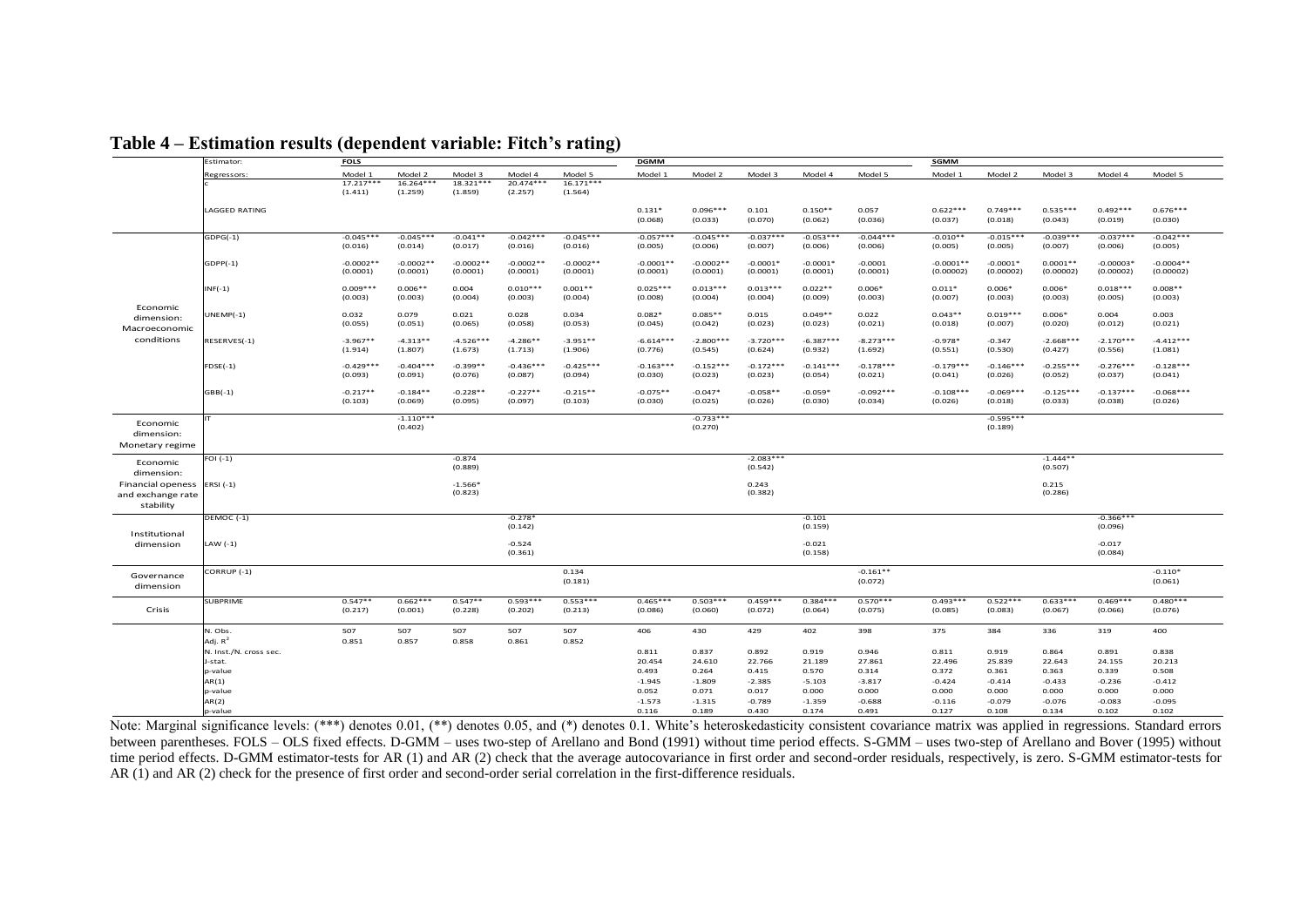# **5. Concluding remarks**

Sovereign credit ratings play a very important role in order to attract international capital mainly for developing countries, since these ratings give valuable information to investors concerning the probability of default of sovereign bond ratings. With this in mind, this research put some effort to understand the main determinants of sovereign ratings of developing countries given by S&P, Moody's and Fitch for the period 1994- 2013. We extended previous works in the literature by including new economic aspects, as well as, new institutional and governance variables, which had not been included before. These new aspects considered were the adoption of inflation targeting, the level of financial openness, exchange rate stability, the degree of democratic accountability, law enforcement and the effects of corruption. Regarding the econometric model, it was employed OLS with fixed cross-country effects, as well dynamic panel data approaches.

Our findings might shed some light to the key aspects that a developing country should engage or improve, in order to receive better bond ratings, and by consequence, attract more international capital. Regarding the basic set of macroeconomic variables, which is commonly used in the literature, our results exhibit evidence that GDP growth, per capita income, inflation, foreign reserves and external debt are important determinants of sovereign ratings of developing countries. Although the budget balance was not significant in four estimations of Moody's ratings, still, it was a relevant variable in all estimations of S&P and Fitch. Finally, unemployment showed mixed results regarding its significance, but still, in all estimations it exhibits the expected signal.

Concerning the variables that are our main contribution into the economic dimension, the adoption of inflation targeting disclosed to be a very relevant aspect in the sovereign bond default assessment of the three main agencies. The adoption of this policy framework shows to be able to enhance the bond ratings virtually between one and a half and half of a notch (Moody's and S&P SGMM estimations respectively). The level of financial openness was also an important variable in both dynamic panel data approaches for all the three agencies. Especially for S&P and Fitch, this variable has a stronger effect on its bond default assessment, since a one-point increase is capable to improve their sovereign ratings between one and three notches. Finally, exchange rate stability showed more significant results for S&P, although it exhibit the expected signal in 6 of 9 estimations.

Regarding our contributions into the institutional and governance dimension, our estimations also show promising results. The increase of the democratic accountability improves the sovereign ratings of the three agencies. This result demonstrates that credit rating agencies pay a special attention into the political aspect by improving the sovereign ratings of more democratic countries. Furthermore, the obedience to the law shows to be an important factor especially for S&P, although it showed mixed results for Moody's and no significance at all in the case of Fitch. Still, an increase in the rule of law raises the bond ratings in all estimations. Finally, in relation to the governance aspect, in all estimations the corruption variable had the expected negative signal, i.e., less corrupt countries receive better ratings. In both dynamic panel data, estimations for S&P and Fitch ratings corruption exhibited significance, albeit this not happened in the Moody's estimations.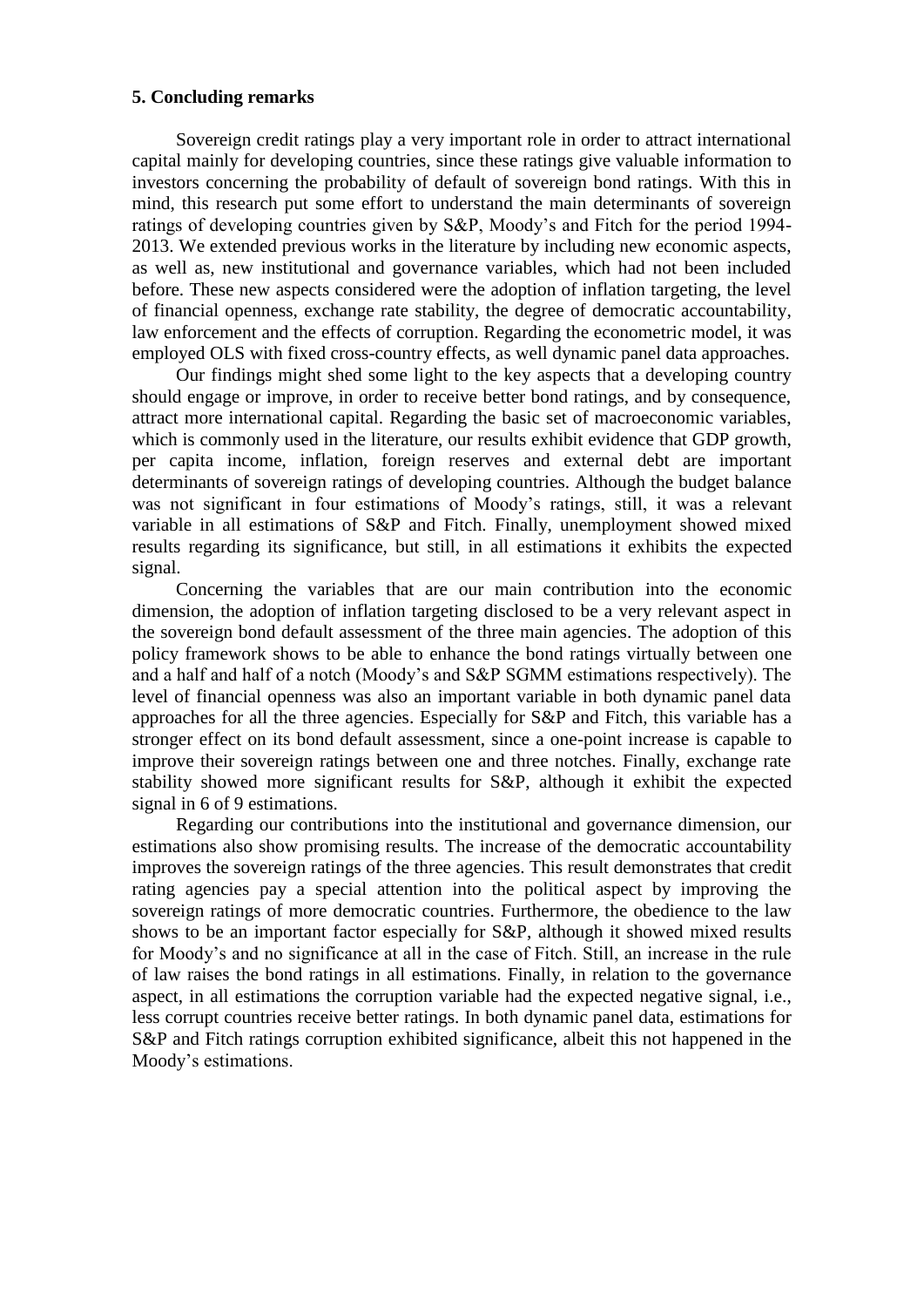# **References**

- Afonso, A., 2003. Understanding the Determinants of Government Debt Ratings: Evidence for the Two Leading Agencies. Journal of Economic and Finance 27 (1), 56-74.
- Afonso, A., Gomes, P. and Rother, P., 2011. Short- and long-run determinants of sovereign debt credit ratings. International Journal of Finance and Economics 16 (1), 1-15.
- Alonso-Borrego, C. and Arellano, M., 1999. Symmetrically normalized instrumentalvariable estimation using panel data. Journal of Business and Economic Statistics, 17 (1), 36-49.
- Altenkirch, C., 2005. The determinants of sovereign credit ratings: A new empirical approach. South African Journal of Economics 73 (3), 462-473.
- Archer, C., Biglaiser, G. and DeRouen K., 2007. Sovereign Bonds and the "Democratic Advantage": Does Regime Type Affect Credit Rating Agency Ratings in the Developing World? International Organization 61 (2), 341-365.
- Arellano, M., 2003. Panel data econometrics. Oxford University Press.
- Arellano, M., and Bond, S., 1991. Some tests of specification for panel data: Monte Carlo evidence and an application to employment equations. Review of Economic Studies, 58 (2), 277–297.
- Arellano, M., and Bover, O., 1995. Another look at the instrumental variables estimation of error-components models. Journal of Econometrics, 68 (1), 29–51.
- Batini, N. and Laxton, D., 2007. Under what conditions can inflation targeting be adopted? The experience of emerging markets. In: Mishkin, F., Schmidt-Hebbel, K. (Eds.), Monetary policy under inflation targeting. Central Bank of Chile, Santiago, pp. 1–38.
- Biglaiser, G. and Staats, J., 2012. Finding the "Democratic Advantage" in Sovereign Bond Ratings: The Importance of Strong Courts, Property Rights Protection, and the Rule of Law. International Organization 66 (3), 515-535.
- Bissoondoyal-Bheenick, E., 2005. An analysis of the determinants of sovereign ratings. Global Finance Journal 15 (3), 251-280.
- Blundell, R., and Bond, S., 1998. Initial conditions and moments restrictions in dynamic panel data models. Journal of Econometrics, 86 (1), 115–143.
- Bond, S., Hoeffler, A., and Temple, J., 2001. GMM estimation of empirical growth models. Economics Papers W21. Economics Group, Nuffield College, University of Oxford.
- Brito, D. and Bystedt, B., 2010. Inflation targeting in emerging economies: Panel evidence. Journal of Development Economics 91 (2), 198–210.
- Cantor, R. and Packer, F., 1996. Determinants and Impact of Sovereign Credit Ratings. FRBNY Economic Policy Review, October 1996.
- Corbo, V., Landerretche, O. and Schmidt-Hebbel, K., 2002. Does inflation targeting make a difference? In: Loayza, N., Soto, R. (Eds.), Inflation Targeting: Design, Performance, Challenges. Central Bank of Chile, Santiago, pp. 221–269.
- de Mendonça, H. and de Guimarães e Souza, G., 2012. Is inflation targeting a good remedy to control inflation? Journal of Development Economics 98(2), 178-191.
- Erdem, O. and Varli, Y., 2014. Understanding the sovereign credit ratings of emerging markets. Emerging Markets Review 20, 42-57.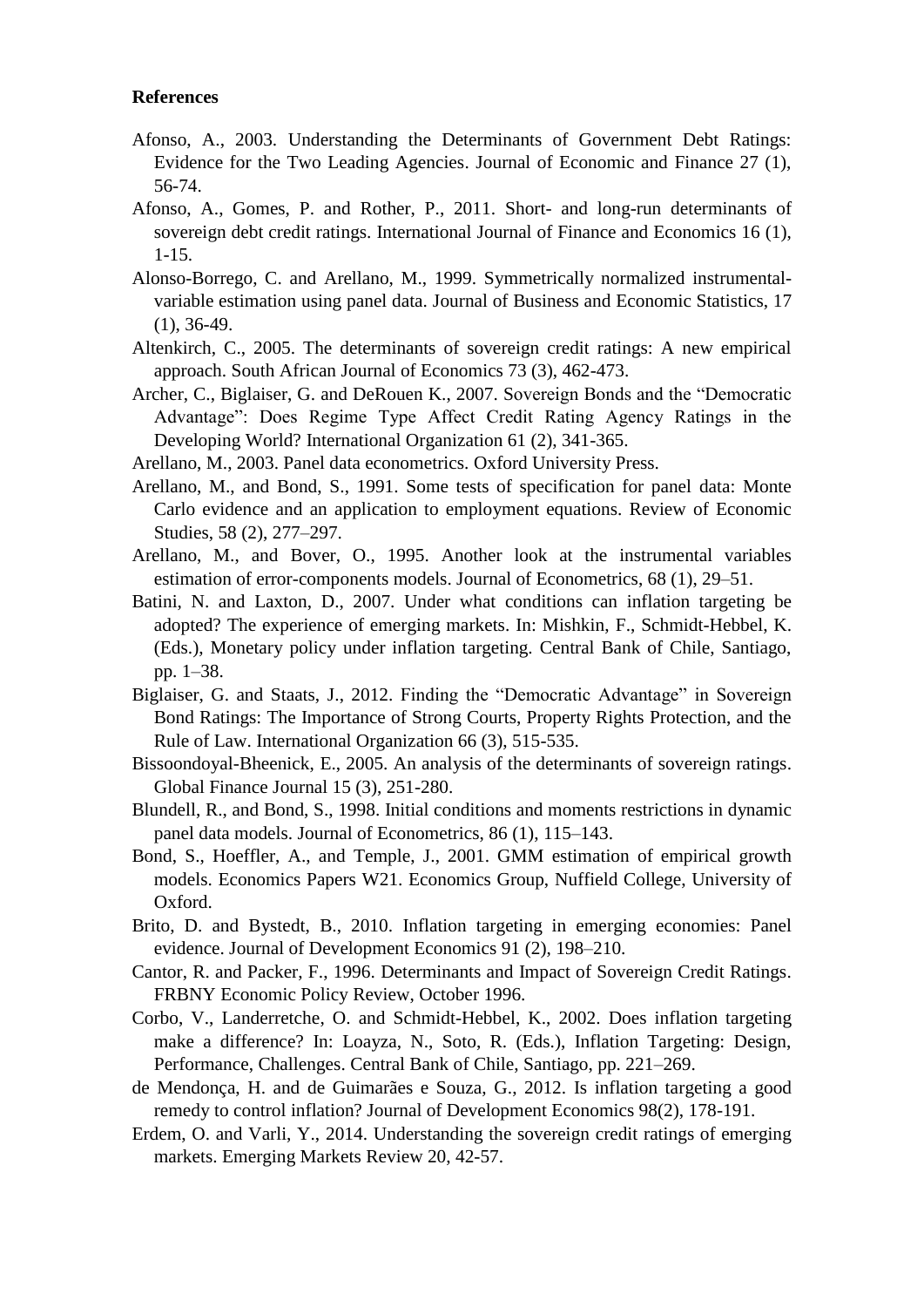- Gaillard, N., 2013. What Is the Value of Sovereign Ratings? German Economic Review 15 (1), 208-224.
- Gonçalves, C. and Salles, J., 2008. Inflation targeting in emerging economies: what do the data say? Journal of Development Economics 85 (1-2), 312–318.
- Hill, P., Brooks, R. and Faff, R., 2010. Variations in sovereign credit quality assessments across rating agencies. Journal of Banking & Finance 34 (6), 1327-1343.
- International Monetary Fund (IMF), 2006. Inflation targeting and the IMF. IMF, Washington. March.
- Kim, S. and Wu, E., 2008. Sovereign credit ratings, capital flows and financial sector development in emerging markets. Emerging Markets Review 9 (1), 17-39.
- Mishkin, F., 2000. Inflation targeting in emerging-market countries. American Economic Review Papers and Proceedings 90, 105–109.
- Reinhart, C., 2002. Default, Currency Crises, and Sovereign Credit Ratings, World Bank Economic Review, Oxford University Press, vol. 16(August (2)), pages 151- 170.
- Roodman, D., 2009. How to do xtabond2: An introduction to difference and system GMM in Stata. Stata Journal, 9 (1), 86–136.
- Schumacher, I., 2014. On the self-fulfilling prophecy of changes in sovereign ratings. Economic Modelling 38, 351-356.
- Staiger, D., and Stock, J. H., 1997. Instrumental variables regression with weak instruments. Econometrica, Econometric Society, 65 (May (3)), 557–586.
- Wooldridge, J., 2001. Econometric Analysis of Cross Section and Panel Data. Cambridge, Mass.: MIT Press.

# **Appendix A**

## **Table A.1 – Country list**

Argentina, Bolivia, Brazil, Bulgaria, Chile, China, China (HK, SAR), Colombia, Costa Rica, Croatia, Dominican Republic, Ecuador, Egypt, Arab Rep., El Salvador, Estonia\*, Hungary, Indonesia, Jordan, Kazakhstan, Kuwait, Latvia\*, Lithuania\*, Malaysia, Mexico, Morocco, Pakistan, Panama, Paraguay, Peru, Philippines, Poland, Romania, Russian Federation, South Africa, Thailand, Trinidad and Tobago, Tunisia, Turkey, Ukraine, Uruguay, Venezuela, RB

<sup>\*</sup> According to the IMF, Estonia, Latvia and Lithuania are developed countries since 2011, 2014 and 2015 respectively. Due to the fact that, in most of the period analyzed, such economies were considered as developing economies, hence they enter the analysis.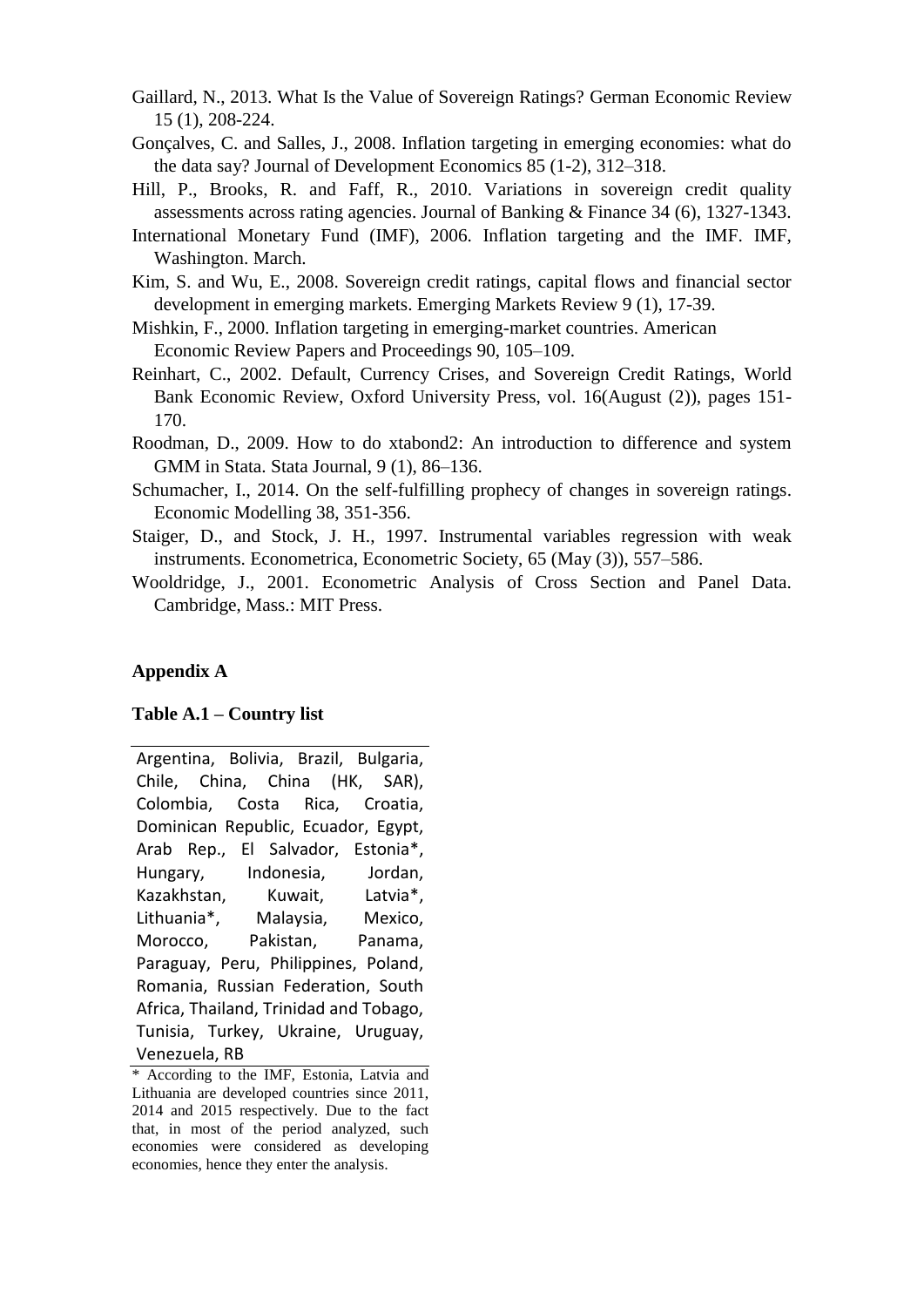# **Table A.2 – Variable list and description**

| <b>GBB</b>      | Risk points for the central government budget balance as a percentage of GDP; the estimated central                                                                                                 |
|-----------------|-----------------------------------------------------------------------------------------------------------------------------------------------------------------------------------------------------|
|                 | government budget balance for a given year in the national currency is expressed as a percentage of                                                                                                 |
|                 | the estimated GDP for that year in the national currency. The risk points are then assigned from 0 to                                                                                               |
|                 | 10, with the highest number (10) indicating the lowest potential risk for that component and the                                                                                                    |
|                 | lowest number (0) indicating the highest potential risk. The data was obtained from the International                                                                                               |
|                 | Country Risk Guide (ICRG) and represents the risks associated with general government budget                                                                                                        |
|                 | balance. We expect a negative sign for the estimated coefficient.                                                                                                                                   |
| <b>FDSE</b>     | Risk points for the foreign debt service as a percentage of exports of goods and services; risk points                                                                                              |
|                 | from 0 to 10 are assigned for the estimated foreign debt service, for a given year, converted into US                                                                                               |
|                 | dollars at the average exchange rate for that year, expressed as a percentage of the sum of the                                                                                                     |
|                 | estimated total exports of goods and services for that year, converted into US dollars at the average                                                                                               |
|                 | exchange rate for that year. Once again, the highest number (10) indicates the lowest potential risk                                                                                                |
|                 | for that component and the lowest number (0) indicates the highest potential risk. The data was                                                                                                     |
|                 | obtained from the International Country Risk Guide (ICRG). We expect a negative sign for the                                                                                                        |
|                 | estimated coefficient.                                                                                                                                                                              |
| <b>GDPP</b>     | Per capita GDP of the country can be understood as a universal measure of economic development.                                                                                                     |
|                 | Amounts are expressed in constant 2005 prices (US dollars). The data was obtained from the World                                                                                                    |
|                 | Bank. We expect a negative sign for the estimated coefficient.                                                                                                                                      |
| <b>GDPG</b>     | This variable measures the growth performances of countries, i.e., the growth rate of real GDP. The                                                                                                 |
|                 | data was obtained from the International Monetary Fund (IFS). We expect a negative sign for the                                                                                                     |
|                 | estimated coefficient.                                                                                                                                                                              |
| <b>INFM</b>     | This variable refers to the annual percentage change of consumer prices. However, due to the fact                                                                                                   |
|                 | that high inflation rates were observed in many developing countries until the mid-1990s, we follow                                                                                                 |
|                 | Brito and Bystedt (2010) and use the natural logarithm of inflation, transforming $INF_{n,t}$ into,                                                                                                 |
|                 | $INFM_{n,t} = 100*ln(1+ INF_{n,t}/100).$                                                                                                                                                            |
|                 | This procedure is used in order to prevent the results from being biased by a group of countries with                                                                                               |
|                 | high inflation. The data was obtained from the World Bank. We expect a positive sign for the                                                                                                        |
|                 | estimated coefficient.                                                                                                                                                                              |
| <b>UNEMP</b>    | This variable corresponds to the rate of unemployment. High unemployment rates are associated                                                                                                       |
|                 | with the occurrence of social conflicts, and pressures on the fiscal side, which, in turn, can reduce                                                                                               |
|                 | the government's ability to pay its debts. The data was obtained from the International Monetary                                                                                                    |
|                 | Fund (WEO). We expect a positive sign for the estimated coefficient.                                                                                                                                |
| <b>ERSI</b>     | In order to measure exchange rate stability, we use the index of exchange rate stability, (Aizenman,                                                                                                |
|                 | Chinn and Ito, 2010). The index is available in: http://web.pdx.edu/~ito/trilemma_indexes.htm. We                                                                                                   |
|                 | expect a negative sign for the estimated coefficient.                                                                                                                                               |
| <b>FOI</b>      | In order to measure financial openness, we use the index of capital account openness, (Aizenman,                                                                                                    |
|                 | Chinn and Ito, 2010). The index is available in: http://web.pdx.edu/~ito/trilemma_indexes.htm. We                                                                                                   |
|                 | expect a negative sign for the estimated coefficient.                                                                                                                                               |
| <b>DEMOC</b>    | Democratic accountability was obtained from International Country Risk Guide (ICRG). This is a                                                                                                      |
|                 | measure of, not just whether there are free and fair elections, but how responsive government is to                                                                                                 |
|                 | its people. The less responsive it is, the more likely it will fall. Even democratically elected                                                                                                    |
|                 | governments can delude themselves into thinking they know what is best for the people, regardless                                                                                                   |
|                 | of clear indications to the contrary from the people. The highest number of risk points (lowest risk)                                                                                               |
|                 | is assigned to alternating democracies, while the lowest number of risk points (highest risk) is                                                                                                    |
|                 | assigned to autarchies. We expect a negative sign for the estimated coefficient.                                                                                                                    |
| LAW             | Law and order was obtained from International Country Risk Guide (ICRG). The variable "Law and                                                                                                      |
|                 | Order" form a single component, but its two elements are assessed separately, with each element                                                                                                     |
|                 | being scored from zero to three points. To assess the "Law" element, the strength and impartiality of                                                                                               |
|                 | the legal system are considered, while the "Order" element is an assessment of popular observance                                                                                                   |
|                 | of the law. It ranks nations on a scale from 0 to 6. A score of 0 represents a low level of Law and                                                                                                 |
| <b>SUBPRIME</b> | Order, while 6 indicates maximum level. We expect a negative sign for the estimated coefficient.<br>In order to capture the effect from the subprime mortgage crisis, we included a dummy variable, |
|                 | which assumes value 1 for the period from 2008 to 2009, and zero otherwise. We expect a positive                                                                                                    |
|                 | sign for the estimated coefficient.                                                                                                                                                                 |
| <b>CORRUP</b>   | We use data on corruption from International Country Risk Guide's (ICRG) corruption index                                                                                                           |
|                 | compiled by Political Risk Services (PRS). The index indicates the opinion of analysts on each                                                                                                      |
|                 | country regarding the extent to which high government officials are likely to demand special                                                                                                        |
|                 | payments, and illegal payments generally expected throughout lower levels of government in the                                                                                                      |
|                 | form of bribes connected with import and export licenses, exchange controls, tax assessment, policy                                                                                                 |
|                 | protection, or loans. It ranks nations on a scale from 0 to 6. A score of 0 represents maximum                                                                                                      |
|                 | corruption level, while 6 indicates minimum corruption level. We expect a negative sign for the                                                                                                     |
|                 | estimated coefficient.                                                                                                                                                                              |
|                 |                                                                                                                                                                                                     |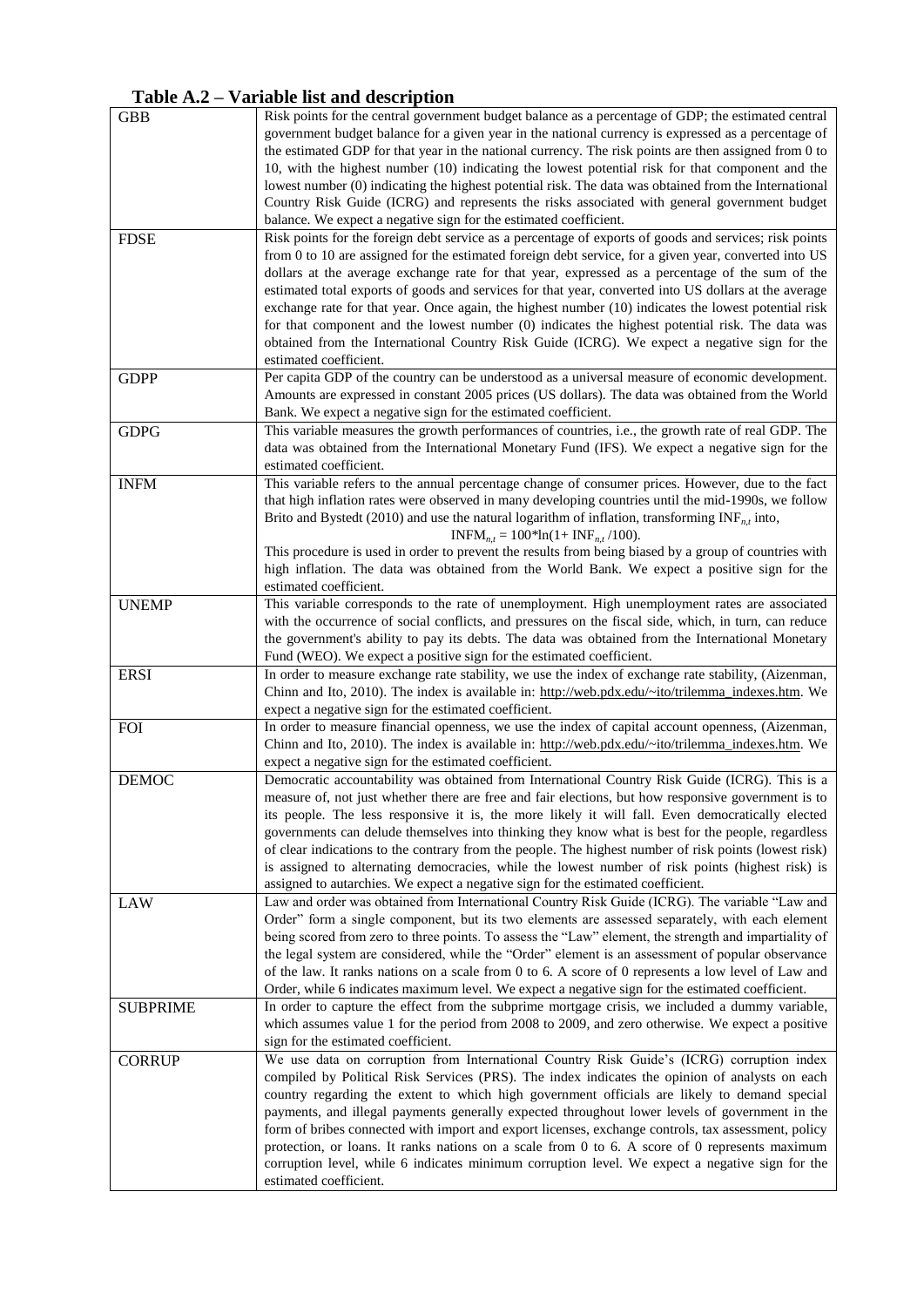| <b>EXCH</b>         | The exchange rate expressed in US dollars enters in the estimates as an instrumental variable. The<br>data was obtained from the International Monetary Fund (IFS). |
|---------------------|---------------------------------------------------------------------------------------------------------------------------------------------------------------------|
| <b>INTERNAL</b>     | This variable was obtained from International Country Risk Guide (ICRG). The variable is a                                                                          |
| <b>CONFLICT</b>     | measure of political violence in the country and its actual or potential impact on governance. The                                                                  |
|                     | risk rating assigned is the sum of three subcomponents: Civil War/Coup Threat, Terrorism/Political                                                                  |
|                     | Violence, and Civil Disorder. It enters in the estimates as an instrumental variable.                                                                               |
| <b>EXTERNAL</b>     | This variable was obtained from International Country Risk Guide (ICRG). The variable is a                                                                          |
| <b>CONFLICT</b>     | measure of both the risk to the incumbent government from foreign action, ranging from non-violent                                                                  |
|                     | external pressure (diplomatic pressures, withholding of aid, trade restrictions, territorial disputes,                                                              |
|                     | sanctions, etc) to violent external pressure (cross-border conflicts to all-out war). The risk rating                                                               |
|                     |                                                                                                                                                                     |
|                     | assigned is the sum of three subcomponents: War, Cross-Border Conflict, and Foreign Pressures. It<br>enters in the estimates as an instrumental variable.           |
|                     |                                                                                                                                                                     |
| <b>BUREAUCRACY</b>  | This variable was obtained from International Country Risk Guide (ICRG). The variable gives high                                                                    |
| <b>QUALITY</b>      | points to countries where the bureaucracy has the strength and expertise to govern without drastic                                                                  |
|                     | changes in policy or interruptions in government services. In these low-risk countries, the                                                                         |
|                     | bureaucracy tends to be somewhat autonomous from political pressure and to have an established                                                                      |
|                     | mechanism for recruitment and training. Countries that lack the cushioning effect of a strong                                                                       |
|                     | bureaucracy receive low points because a change in government tends to be traumatic in terms of                                                                     |
|                     | policy formulation and day-to-day administrative functions. It enters in the estimates as an                                                                        |
|                     | instrumental variable.                                                                                                                                              |
| <b>INVESTMENT</b>   | This variable was obtained from International Country Risk Guide (ICRG). This measure considers                                                                     |
| <b>PROFILE</b>      | factors affecting the risk to investment that are not covered by other political, economic and                                                                      |
|                     | financial risk components. The risk rating assigned is the sum of three subcomponents (Contract                                                                     |
|                     | Viability/Expropriation, Profits Repatriation, and Payment Delays), each with a maximum score of                                                                    |
|                     | four points and a minimum score of 0 points. A score of 4 points equates to Very Low Risk and a                                                                     |
|                     | score of 0 points to Very High Risk.                                                                                                                                |
| <b>MILITARY IN</b>  | This variable was obtained from International Country Risk Guide (ICRG). This is a measure of the                                                                   |
| <b>POLITICS</b>     | military's involvement in politics. Since the military is not elected, involvement, even at a                                                                       |
|                     | peripheral level, diminishes democratic accountability. Military involvement might stem from an                                                                     |
|                     | external or internal threat, be symptomatic of underlying difficulties, or be a full-scale military                                                                 |
|                     | takeover. Over the long term, a system of military government will almost certainly diminish                                                                        |
|                     | effective governmental functioning, become corrupt, and create an uneasy environment for foreign                                                                    |
|                     | businesses. Overall, lower risk ratings indicate a greater degree of military participation in politics                                                             |
|                     | and a higher level of political risk.                                                                                                                               |
| <b>MONETARY</b>     | In order to measure the degree of monetary independence, we use the index developed by                                                                              |
| <b>INDEPENDENCE</b> | and<br>Aizenman,<br>Chinn<br>Ito<br>(2010).<br>The<br>index<br>is<br>available<br>in:                                                                               |
|                     | http://web.pdx.edu/~ito/trilemma_indexes.htm.                                                                                                                       |
| SOCIOECONOMIC       | This variable was obtained from International Country Risk Guide (ICRG). This is a measure of the                                                                   |
| <b>CONDITIONS</b>   | socioeconomic pressures at work in society that could constrain government action or fuel social                                                                    |
|                     | dissatisfaction. The risk rating assigned is the sum of three subcomponents: Unemployment,                                                                          |
|                     | Consumer Confidence, and Poverty.<br>This variable was obtained from International Country Risk Guide (ICRG). A measure of religious                                |
| <b>RELIGIOUS</b>    | tensions arising from the domination of society and/or governance by a single religious group or a                                                                  |
| <b>TENSIONS</b>     | desire to dominate in a way that replaces civil law by religious law, excludes other religions from                                                                 |
|                     | the political/social processes, suppresses religious freedom or expressions of religious identity. The                                                              |
|                     | risks involved range from inexperienced people imposing inappropriate policies to civil dissent or                                                                  |
|                     | civil war.                                                                                                                                                          |
| <b>GOVERNMENT</b>   | This variable was obtained from International Country Risk Guide (ICRG). A measure of both of                                                                       |
| <b>STABILITY</b>    | the government's ability to carry out its declared program(s), and its ability to stay in office. The                                                               |
|                     | risk rating assigned is the sum of three subcomponents: Government Unity, Legislative Strength,                                                                     |
|                     | and Popular Support.                                                                                                                                                |
|                     |                                                                                                                                                                     |
| <b>ETHNIC</b>       | This variable was obtained from International Country Risk Guide (ICRG). A measure of the degree                                                                    |
| <b>TENSIONS</b>     | of tension attributable to racial, national, or language divisions. Lower ratings (higher risk) are given                                                           |
|                     | to countries where tensions are high because opposing groups are intolerant and unwilling to                                                                        |
|                     | compromise.                                                                                                                                                         |